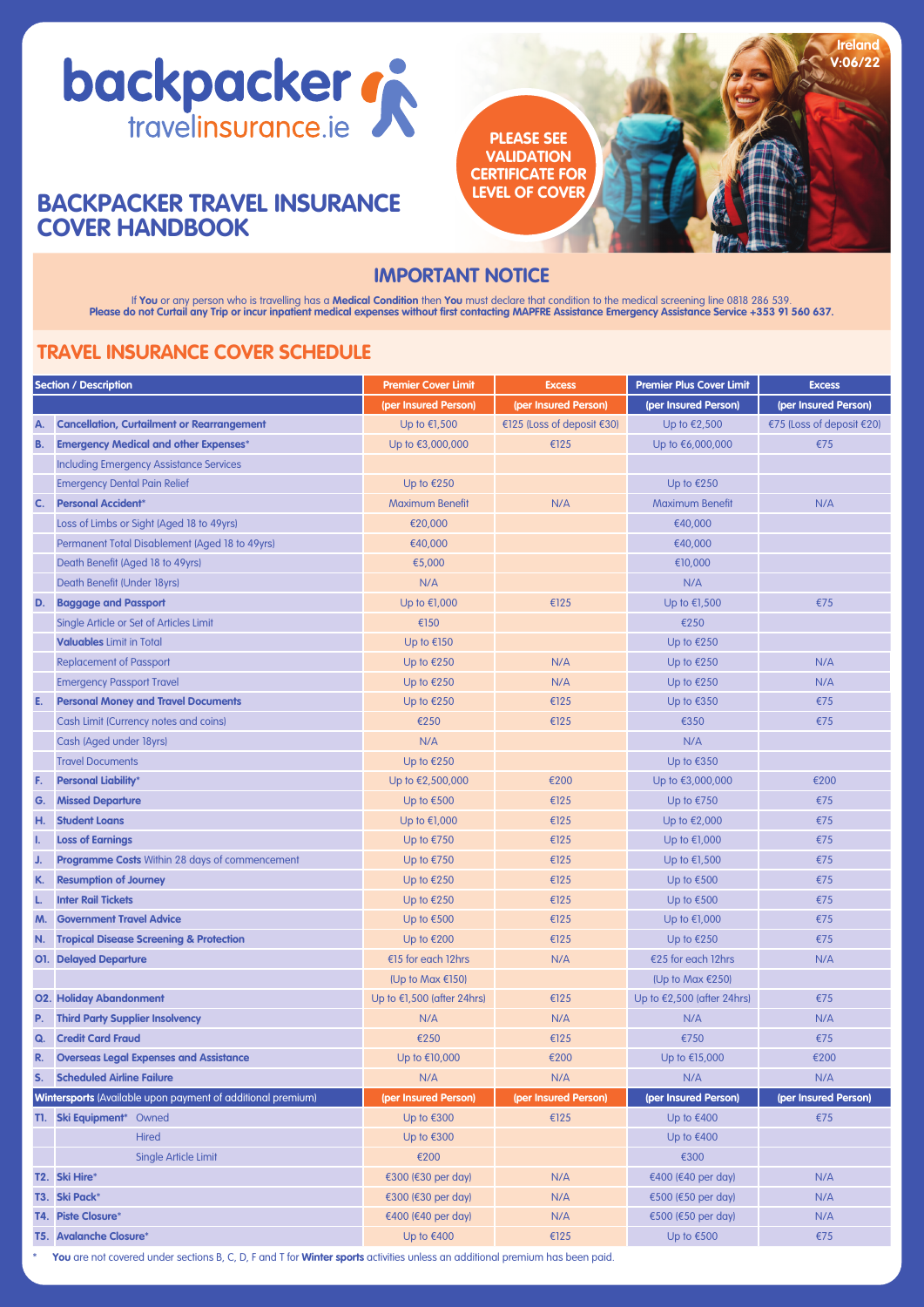# **Travel Insurance Cover**

### Introduction

This is **Your** travel insurance Cover. It contains details of cover, conditions and exclusions<br>relating to each **Insured Person** and is the basis on which all claims will be settled. It is<br>validated by the issue of the val handbook.

In return for having accepted **Your** premium **We** will in the event of **Bodily Injury**, death, illness, disease, loss, theft, damage or other specified events happening within the **Period of Insurance** provide insurance in accordance with the operative sections of **Your** Cover as referred to in **Your** validation certificate.

The validation certificate and any endorsements are all part of **Your** Cover.

**Your** Cover is evidence of the contract of insurance.

## Important Information

This insurance policy is not designed to cover known or publicly announced events. Cover<br>for **COVID**, which is subject to the exclusions on page 5, is detailed in subsection 2 and<br>3 of Section A (Cancellation or Curtailmen

### Cover Excess

Under most sections of the Cover, claims will be subject to an **Excess**. This means that **You** will be responsible for paying the first part of each claim, per section, for each separate incident, payable for each **Insured Person**, unless the additional premium has been paid<br>to waive the **Excess** on **Your** Cover as shown in the validation certificate or the Travel<br>Insurance **Cover Schedule** specifically st in Sports and Activities: Grade 2-4 will still apply regardless of including **Excess** waiver.

### Cover Information

If **You** would like more information or if **You** feel the insurance may not meet **Your** needs, please contact **Your** issuing agent.

## **Residency**

This Cover is only available to **You** if **You** are permanently resident in **Ireland** and have been for the past six months prior to the date of issue.

## The Law Applicable to this Contract

**You** and **We** can choose the law which applies to this Cover. **We** propose that the law of **Republic of Ireland** applies. Unless **We** and **You** agree otherwise the law of **Republic of Ireland** will apply to this Cover.

### Type of Insurance and Cover

Travel insurance for backpacker – Please refer to **Your** validation certificate for **Your** selected level of cover.

Some **Winter Sports** may also be included upon payment of an appropriate additional premium – **Your** validation certificate will show if **You** selected this option.

Excess Waiver may also be included upon payment of an appropriate additional premium – **Your** validation certificate will show if **You** selected these options.

Stamp Duties Consolidation Act 1999 The appropriate stamp duty has been or will be paid in accordance with the provisions of Section 5 of the Stamp Duties Consolidation Act 1999.

# **Underwriter**

MAPFRE ASISTENCIA Compañía de Seguros y Reaseguros, S.A. trading as MAPFRE<br>ASSISTANCE Agency Ireland is authorised by Dirección General de Seguros y Fondos<br>dePensiones del Ministerio de Economía y Hacienda, in Spain, and i Central Bank of Ireland for conduct of business rules.

The principal place of business of MAPFRE ASSISTANCE Agency Ireland is at Ireland<br>AssistHouse, 22-26 Prospect Hill, Galway. MAPFRE ASSISTANCE Agency Ireland conducts<br>business in Ireland in accordance with the Code of Condu

# **Arranged by**

This exclusive travel insurance has been organised by Blue Insurance Limited. Plaza<br>**BLUE** Insurance Limited is regulated by the Central Bank of Ireland.<br>Insurance Limited is regulated by the Central Bank of Ireland. **INSURANCE** 

# **Master Policy Document**

This evidence of insurance is to confirm that those persons who have paid the appropriate premium are insured under the Master Policy Document **MAPFRE/BL/ backpackertravelinsurance.ie/2021** issued to Blue Insurance Limited. Reference throughout this document to "Policy" shall be constituted to mean Master Policy Document MAPFRE/BL/backpackertravelinsurance.ie/2021

# **Period of Cover**

This document only constitutes a valid evidence of insurance when it is issued in conjunction with a validation certificate/invoice issued from 01.08.2021.

# **Territorial Limits**

- Area 2 The Continent of Europe west of the Ural Mountains, Madeira, Canary Islands, Iceland, the Azores, Mediterranean Islands and non-European countries bordering the Mediterranean (except Algeria, Lebanon, Libya, Albania and Syria)
- Area 3 Canada only (including up to 21 days travel in The United States Area 4 Worldwide including the Caribbean but excluding The United States, Canada, Alaska and Hawaii
- Area 5 Worldwide including The United States, Canada, Alaska, Hawaii and the Caribbean

# **Definitions**

Any word or expression to which a specific meaning has been attached will bear the same meaning throughout this Cover handbook. For ease of reading the definitions are highlighted by the use of **bold** print and will start with a capital letter.

## Baggage

<mark>– mēāns</mark> luggage, clothing, personal effects, **Valuables, Golf Equipment** and other articles<br>which belong to **You (**or for which **You** are legally responsible) which are worn, used<br>or carried by **You for Your** individual **Personal Money and Travel Documents**.

## Bodily Injury

<mark>– means</mark> an identifiable physical injury sustained by **You** due to a sudden, external,<br>unexpected and specific event. Injury as a result of **Your** unavoidable exposure to the<br>elements shall be deemed to have been caused b

### Cancellation Period

– means the 14 days following the date the Cover is received at new business.

## Close Business Associate

– means any person whose absence from business for one or more complete days at the same time as **Your** absence prevents the proper continuation of that business.

## Close Relative

– means mother, father, sister, brother, wife, husband, daughter, son, grandparent, grandchild, parent-in-law, son-in-law, daughter-in-law, sister-in-law, brother-in-law,<br>aunt, uncle, niece, nephew, step parent, step child, step sister, step brother, foster child,<br>legal guardian, next of kin, fiancé/fianc

## Complications of Pregnancy and Childbirth

- means - Toxaemia (toxins in the blood)
- Gestational diabetes (diabetes arising as a result of pregnancy)
- 
- 
- 
- Gestational hypertension (high blood pressure arising as a result of pregnancy)<br>- Pre-eclampsia (where You develop high blood pressure, carry abnormal fluid and<br>have protein in Your urine during the second half of pregna
- Post-partum haemorrhage (excessive bleeding following childbirth) Retained placenta membrane (part or all of the placenta is left behind in the uterus after delivery)
- Placental abruption (part or all of the placenta separates from the wall of the uterus)
- Hyperemesis gravidarum (excessive vomiting as a result of pregnancy) Placenta praevia (when the placenta is in the lower part of the uterus and covers part or all of the cervix)
- Stillbirth
- **Miscarrigge**
- Emergency Caesarean section A termination needed for medical reasons
- Premature birth more than 8 weeks (or 16 weeks if **You** know **You** are having more than one baby) before the expected delivery date

### COVID

– means COVID-19, coronavirus disease, severe acute respiratory syndrome coronavirus (SARSCOV-2) or any mutation or variation of these.

## Curtailment/Curtail

– means either:

- a) abandoning or cutting short the **Trip** by immediate direct early return to **Ireland** or the **United Kingdom**, in which case claims will be calculated from the day **You** returned to **Ireland** or the **United Kingdom** and based on the number of complete days of **Your Trip You** have not used, or
- b) by attending a hospital as an in-patient or being confined to **Your** accommodation or on the orders of a **Medical Practitioner**, in either case for a period in excess of 48 hours. Claims will be calculated from the day

## **Excess**

– means where applicable the **Excess** is the first amount of each claim, per section, for each seperate incident payable for each **Insured Person**.

Golf Equipment – means golf clubs, golf balls, golf bag, golf shoes and non motorised golf trolley forming part of **Your Baggage**.

## Home

2

– means **Your** normal place of residence in the Republic of **Ireland**.

## Incidental

– means happening on a casual or occasional basis.

## International Departure Point

– means the final departure point in **Ireland** or the **United Kingdom** on **Your** outward journey or **Your** final departure point overseas to return **You** back to **Ireland** or the **United Kingdom** on **Your** return journey.

Ireland/IRL – means the Republic of **Ireland**.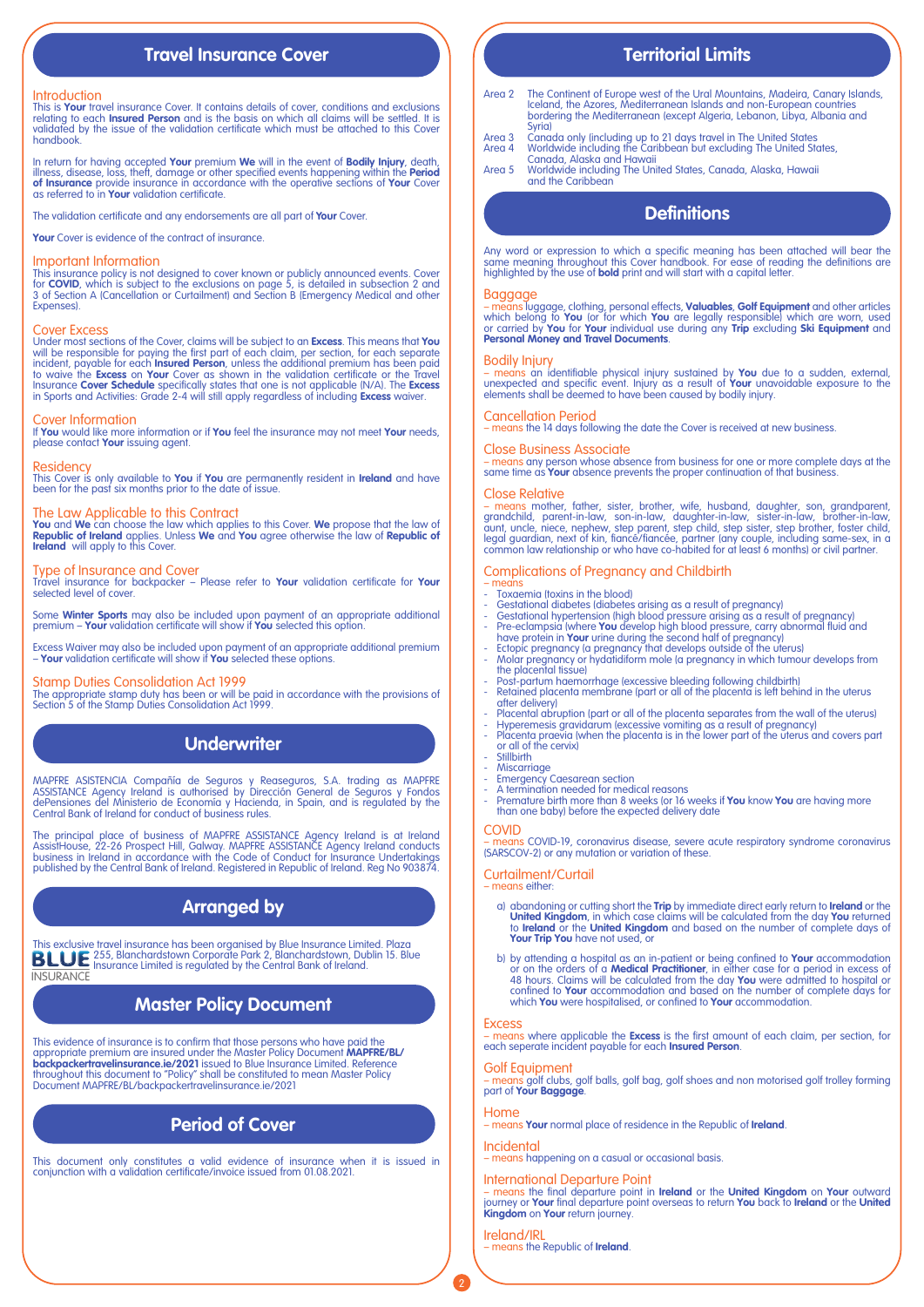### Irrecoverable

– means that **We** will only cover costs that **You** have not already recovered, for which reasonable remedy was not offered or provided by another source and which **You** are not entitled to recover or regain from another source.

## Loss of Limb

– means loss by permanent severance of an entire hand or foot or the total and permanent loss of use of an entire hand or foot.

## Loss of Sight

– means total and **Irrecoverable Loss of Sight** which shall be considered as having occurred:

a) in both eyes if **Your** name is added to the NCBI Register of Blind Persons on the authority of a fully qualified

b) opthalmic specialist and c) in one eye if the degree of sight remaining after correction is 3/60 or less on the Snellen scale.

Medical Condition – means any disease, illness, injury or symptom.

### Medical Practitioner

– means a registered practising member of the medical profession recognised by the law of the country where they are practising, who is not related to **You** or any person who **You** are travelling with.

### Natural Disaster

– <mark>means</mark> an extraordinary natural phenomenon such as tsunamis, earthquakes, landslides,<br>volcanic eruptions (including volcanic ash clouds), atypical cyclonic storms, falling objects from space (including meteorites), and in general any extraordinary atmospheric, meteorological, seismic or geological phenomenon.

## Period of Insurance

<mark>– means</mark> if Backpacker cover is selected: the period of the **Trip** and terminating upon its<br>completion, but not in any case exceeding the period shown in the validation certificate.<br>Under this Cover Section A – Cancellati the premium and evidence of insurance is issued and will cease upon departure of **Your**<br>**Trip** or in the event of a cancellation claim on **Your** Cover all remaining cover will cease for<br>the planned **Trip**.

This Cover also entitles **You** to a maximum of two return visits to **Your Home** before **Your**<br>intended return date (as specified on **Your** validation certificate) for up to a maximum<br>duration of 21 days excluding any retur arrive at **Your** departure point to **Your Home** and starts again when **You** exit the airport at **Your** overseas destination. During this period no cover is provided by this Cover.

For the above Cover type; All other sections of the Cover, the insurance commences<br>when You leave Your Home in Ireland or the United Kingdom (whichever is the later) to<br>commence the Trip and terminates at the time of Your purchased this insurance will not be covered.

**Please note:** if, due to unexpected circumstances beyond **Your** control and included in the conditions of this cover, You cannot finish Your Trip within the Period of Insurance set<br>out on Your validation certificate, We will extend Your cover for up to 30 days at no extra<br>charge. If the reason You cannot fini Advice Unit of the Department of Foreign Affairs (DFA) www.dfa.ie/travel/travel-advice or<br>the World Health Organisation (WHO) or similar body has advised against all or all but<br>essential travel. All other general exclusion

– means if one way **Trip** cover is selected: the period of a single outward **Trip** (max 7 days)<br>and terminating upon its completion, but not in any case exceeding 24 hours after the time<br>You first leave the immigration con of a cancellation claim on **Your** Cover all remaining cover will cease for the planned **Trip**.

All other sections of the Cover, the insurance commences when **You** leave **Your Home** to<br>commence the **Trip** and terminates 24 hours after the time **You** first leave the immigration<br>control of **Your** final destination coun

## Permanent Total Disablement

– means disablement which entirely prevents the **Insured Person** from attending to business or occupation of any and every kind for at least 12 months, and at the end of that time being beyond the hope of improvement.

Personal Money and Travel Documents – means bank notes currency notes and coins in current use, travellers' and other cheques, travel tickets, event and entertainment tickets, money cards and credit/debit or charge cards all held for private purposes.

Cover Schedule – means the details of cover as outlined on page 1 of this document.

## Public Transport

– means any publicly licensed aircraft, sea vessel, train or coach on which **You** are booked to travel.

## Qualified Medical Practitioner

– means a registered practising member of the medical profession recognised by the law of the country where they are practising, who is not related to **You** or any person who **You** are travelling with.

Rearrangement Costs<br>- means all reasonable costs incurred in transporting the original **Insured** to complete<br>the curtailed **Trip** provided that such costs shall be limited to economy fare travel and<br>other essential expense

## Single Item

ins any one article pair or set of articles (including golf clubs) or collection which are used or worn together.

# **Definitions Definitions**

SKi Equipment – means skis (including bindings), ski boots, ski poles, snowboards, snowboard bindings and snowboard boots forming part of **Your Baggage**.

Strike or Industrial Action – means any form of Industrial Action, whether organised by a trade union, which is carried on with the intention of preventing, restricting or otherwise interfering with the production of goods or the provision of services.

### Terrorism

- means an act, including but not limited to the use of force or violence and/or the threat<br>thereof, of any person or group(s) of persons, whether acting alone or on behalf of or in<br>connection with any organisations(s) or to put the public, or any section of the public, in fear.

## Travelling Companion

– means a person(s) with whom **You** have booked to travel or are travelling with on the same booking invoice and without whom **Your** travel plans would be impossible.

### Trip

– means any holiday, business or pleasure **Trip** or journey made by **You** within the area of travel shown in the validation certificate which bigins and ends in **Ireland** or the **United Stringdom** during the **Period of Ins Sports** premium to include this cover).

In any event **Winter Sports** cover is limited to 93 days for Premier or Premier Plus cover in total in each **Period of Insurance** (if **You** have paid the appropriate **Winter Sports** premium to include this cover).

If **You** travel for more than the number of days for which **You** have paid for cover, **You** will not be covered after the last day for which **You** have paid.

### Unattended

– means when **You** are not in full view of and not in a position to prevent unauthorised interference with **Your** property or vehicle.

## United Kingdom (UK)

– means England, Scotland Wales Northern Ireland, Isle of Man and the Channel Islands.

## Valuables

– means jewellery, gold, silver, precious metal or precious or semiprecious stone articles, watches, furs, leather goods, cameras, camcorders, photo-graphic, audio,<br>video, computer, game console, television (including CD's, DVD's, tapes, films, cassettes,<br>cartridges and headphonesl, computer games and a navigation equipment.

We/Us/Our<br>
— means MAPFRE ASISTENCIA Compania de Seguros y Reaseguros SA, trading as MAPFRE<br>
— means MAPFRE ASISTENCIA Compania de Seguros y Reaseguros SA, trading as MAPFRE<br>
ASISTANCE Agency Ireland, is authorised by Dire

### **Work**

– means any work, including work placements, incidental work and work experience,<br>involving any of the following non-manual or light manual work, paid or unpaid:

**All non-manual work** Any professional, clerical or administrative work **All Study** Any study course or programme

**Childcare** Au pair, Nanny, Child minder

**Education**

Classroom Teacher, Classroom or Laboratory assistant, Field work,Research<br>**Entertainment** (not covered if the **Insured'**s livelihood currently or after the **Trip** is<br>dependent on being able to work in entertainment) Musici Children's Entertainer **Farming and Agriculture**

Farm work (not involving the use of machinery), Fruit picking (not involving the use of machinery)<br>Food and Drink

**Food and Drink**<br>Chef, Kitchen Assistant, Bar Work, Waiting/Waitressing<br>**Health and Beauty**<br>Gym, Fitness, or Dance Instructor, Hairdresser, Beautician/Body Treatments, Reflexology/<br>Aromatherapy, Physiotherapy

### **Sports and Activities** As set out on page 6.

**Tourism**

Guides or Tour Leaders, Representatives, Salesmen/Saleswomen, Interpreters, Counsellors*,*<br>Museum Worker, Summer Camp Worker, National and/or Theme Park Worker<br>**Vocational** 

## Conservation work

Community work (including supervised construction duties, but excluding the use of plant, machinery or power tools)

Volunteer work (including supervised construction duties, but excluding the use of plant, machinery or power tools)

# Caring/nursing (excluding the administering of drugs or medicine), Fundraising and charity work **Other Occupations**

Photographer (studio only), Artist, Cleaner (domestic and light work only) Market researcher (including surveys and census-taking)

## Winter Sports

3

<mark>– means</mark> guided cross country skiing (Nordic skiing), mono skiing, off piste skiing or<br>snowboarding except in areas designated as unsafe by local resort management unless<br>accompanied by a locally qualified guide, recreati snowmobiling and snow sledging.

## You/Your/Insured Person(s)

– means each person travelling on a **Trip** whose name appears in the validation certificate.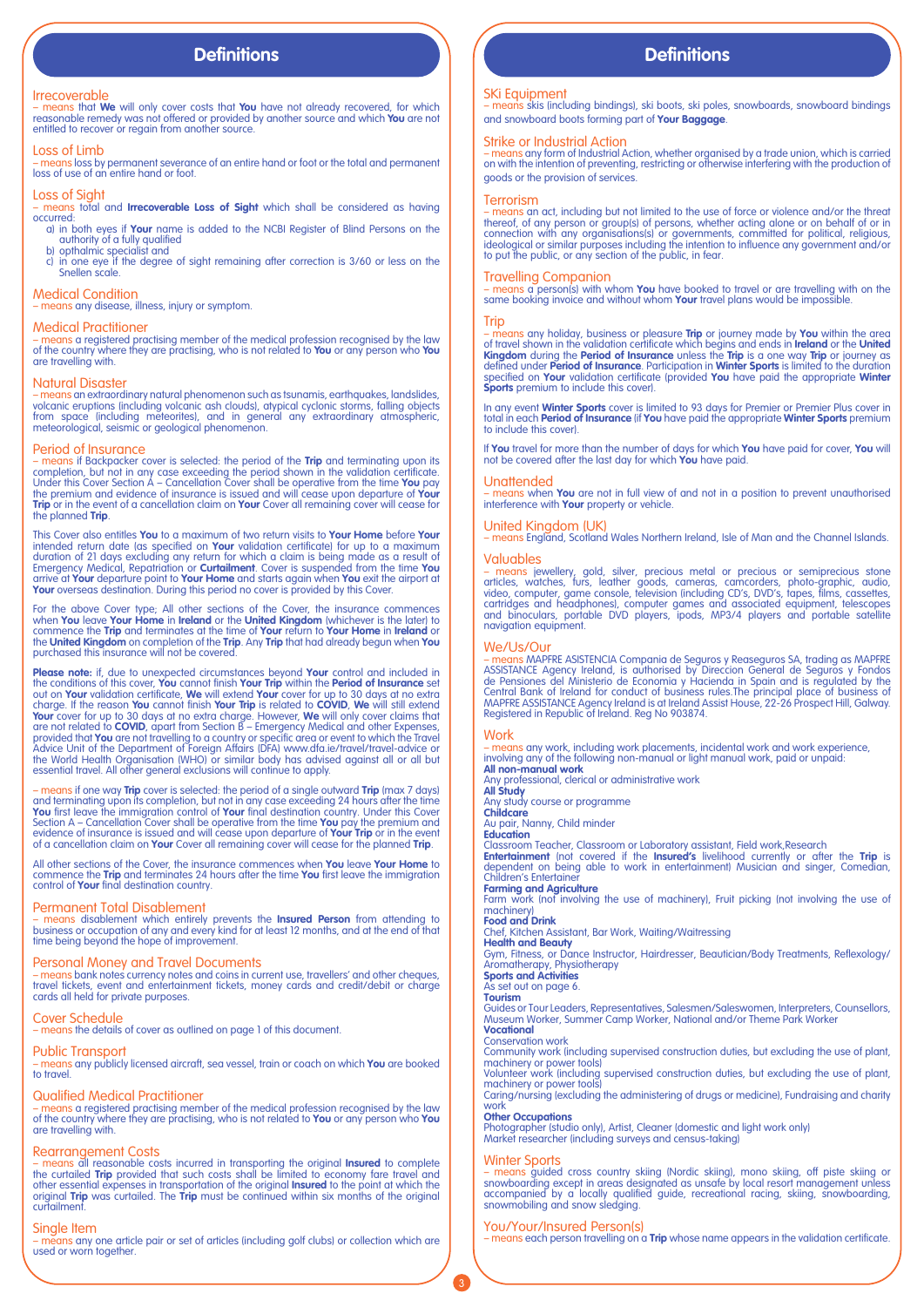# **Important Conditions Relating to Health Integral Conditions Relating to Health**

# **0818 286 539**

Quoting Reference: Backpackertravelinsurance.ie (ROI)

Please note certain medical conditions will incur an additional premium.

**You** must comply with the following conditions to have full protection of **Your** Cover. If **You**<br>do not comply **We** may at **Our** option cancel the Cover or refuse to deal with **Your** claim or<br>reduce the amount of any clai

## All **Insured Persons**

At the time of taking out this Cover do **You** have or have **You** had any **Medical Condition(s)** for which **You** are taking or have taken prescribed medication or are waiting to receive, or have received treatment (including surgery, tests, or investigations) within the last 2 years?

If Yes Telephone **0818 286 539** and declare all **Medical Condition(s)**.

**You** will not be covered under Section A – Cancellation or Curtailment Charges, Section B – Emergency Medical and Other Expenses and Section C – Personal Accident for any claims arising directly or indirectly from this **Medical Condition(s)** unless **You** contact **Us** on the above telephone number and **We** have agreed in writing to cover **Your Medical Condition(s)**.

If **You** have only ONE **Medical Condition** and it is one of those shown in the table of **Medical Condition(s)** listed below which do not require screening then this will be covered under this Cover without the need to contact **Us**.

If No Please read the below exclusions applying to all **Insured Persons** (If none of them apply then **Your Medical Condition(s)** will be covered)

### Exclusions that apply to all **Insured Persons**

The following exclusions apply to all **Insured Persons** at the time of taking out this Cover or at the time of booking the **Trip**.

**You** will not be covered under Section A – Cancellation or Curtailment Charges, Section B – Emergency Medical and Other Expenses and Section C – Personal Accident for any claims arising directly or indirectly from:

- Any **Medical Condition** for which **You** are aware of but have not had a diagnosis.
- ii) Any **Medical Condition** for which **You** have received a terminal prognosis. iii) Any **Medical Condition** for which **You** are receiving or are on a waiting list for or have the knowledge of the need for surgery, treatment or investigation at a hospital, clinic or nursing home.

The following exclusions apply to all **Insured Persons** at all times:

- i) Any **Medical Condition You** have in respect of which a **Medical Practitioner** has advised **You** not to travel or would have done so had **You** sought his/her advice but despite this **You** still travel.
- ii) Any surgery, treatment or investigations for which **You** intend to travel outside of **Ireland** to receive (including any expenses incurred due to the discovery of other **Medical**
- **Conditions** during and/or complications arising from these procedures).<br>
iii) Any **Medical Condition** for which **You** are not taking the recommended treatment or<br>
prescribed medication as directed by a **Medical Practition**
- 
- **You** were pending the results of prior to **Your** departure from **Ireland**.

**You** should also refer to the general exclusions on page 5.

## Exclusions that apply if a **Close Relative** or **Travelling Companion** has **Medical Conditions**

If any of the below exclusions apply to **Your Close Relative(s)** or **Travel Companion(s)** at the time of taking out this Cover or at the time of booking the **trip,You** will not be covered<br>under Section A – Cancellation or Curtailment Charges, Section B – Emergency Medical<br>and Other Expenses and Section C – Persona indirectly from:

- i) Any **Medical Condition** for which a **Close Relative** or **Travelling Companion** have
- received a terminal prognosis. ii) Any **Medical Condition** for which a **Close Relative** or **Travelling Companion** are receiving or on a waiting list for or have the knowledge of the need for surgery, treatment
- or investigation at a hospital, clinic or nursing home. iii) Any **Medical Condition** for which a **Close Relative** or a **Travelling Companion** are aware of but for which they have not had a diagnosis

You should also refer to the general exclusions on page 5

## **Medical Conditions** which do not require screening.

(**You** do not have to contact **Us** if **You** only have ONE of these)

### **Important Note:**

**If You have more than one of the following conditions You must contact the Medical Screening Line or if You have any other condition in addition to any of the following conditions You must declare all conditions to Medical Screening.**

> • Esserman Hernor<br>• Gall Bladder Remove z Gall Bladder Removal (if more than 3 months ago)

● Gastric Reflux<br>● Glandular Fever **a** Glaucoma • Gout

**•** Hayfever<br>• Hemorrhoids (Piles) **• Hernia (not Hiatus)** ● Hip Replacement<br>● HRT (Hormone Replacement Therapy) z Hyperthyroidism (Overactive Thyroid) z Hypothyroidism (Underactive Thyroid) • Hypercholesterolaemia (high cholesterol) • Hysterectomy (provided carried out more than 6 months ago)<br>● Irritable Bowel Syndrome<br>● Macular Degeneration

• Menopause • Menorrhagia Migraine (confirmed diagnosis, no on-going investigations)

- Achilles Tendon Injury Epididymitis **•** Essential Tremor
- Acid Reflux  $\overline{a}$  Acne
- Anal Fissure/Fistula<br>• Alleray Irequiring no
- Allergy (requiring non prescriptive treatment
- only)<br>• Bells Palsy (in isolation
- only)  $\bullet$  Benign Prostatic Enlargement
- Blindness<br>• Broken/Fre
- **Broken/Fractured Bones** (not head or spine)
- z Carpal Tunnel Syndrome
- Cataracts • Colds or Influenza<br>• Colitis (no hospital
- z Colitis (no hospital admissions in last 12
- months
- Corneal Graft z Cuts & Abrasions (non
- self-inflicted) • Cyst Breast (Benign)
- z Cyst Testicular (Benign)
- Cystitis<br>• Digrrho Diarrhoea and/or
- vomiting (resolved) • Dislocated Hip
- Dyspepsia
- Eczema

## **Myalgia (Muscular**

- Rheumatism) **Myalgic** 
	- Encephalomyelitis (ME) (if the only symptom is
- **catigue)<br>
 Nasal Polyp(s)<br>
 Neuralgia, Neuritis<br>
 Nut Allergy**
- 
- Osteochondritis Osteoporosis,
- Osteopaenia (fragile bones) NO vertebral (backbone) fractures
- Pelvic Inflammatory Disease • Psoriasis<br>• Reflex Oc
- Reflex Oesophagitis
- **•** Rheumatism<br>• Rhinitis (Allergic)
- Shingles (Herpes Zoster)<br>● Shoulder Injury
- Sinusitis
- 
- $\bullet$  Sleep Apnoea • Tendon Injury<br>• Tonsilitis
- **Tonsilitis** Underactive Thyroid
- Urticaria
- Varicose Veins legs only (if GP has confirmed that client is fit to travel)

## **General Conditions Applicable to All Sections of Your Cover**

**You** must comply with the following conditions to have the full protection of **Your** Cover.

If **You** do not comply **We** may at **Our** option cancel the Cover or refuse to deal with **Your**  claim or reduce the amount of any claim payment.

## Dual Insurance

If at the time of any incident which results in a claim under this Cover, there is another insurance covering the same loss, damage, expense or liability **We** will not pay more than<br>**Our** proportional share (not applicable to Section C – Personal Accident). Under Section<br>B – Medical Expenses – In the event of pr must pay the first amount as stated in their Cover and **We** will commence cover once that limit has been reached.

## 2. Reasonable Precautions

**You** must take and cause to be taken all reasonable precautions to avoid injury, illness, disease, loss, theft or damage and take and cause to be taken all practicable steps to safe guard **Your** property from loss or damage and to recover property lost or stolen.

3. Maximum Age Limit Backpacker – 49yrs.

4. Statutory Cancellation Rights<br>You may cancel this Cover within 14 days of receipt of this Cover documents (new business)<br>by writing to the issuing agent at the address shown on Your validation certificate during<br>the **Ca** and no incident likely to give rise to a claim has occurred. The Cover will be cancelled with effect from its date of issue.

### **CANCELLATION OUTSIDE THE STATUTORY PERIOD**

**You** may cancel this Cover at any time after the **Cancellation Period** by writing to the issuing agent at the address shown on **Your** validation certificate. If **You** cancel after the **Cancellation Period** no premium refund will be made.

**We** reserve the right to cancel the Cover by providing 21 days notice by registered post to **Your** last known address. No refund of premium will be made.

## **NON PAYMENT OF PREMIUMS**

4

**We** reserve the right to cancel this Cover immediately in the event of non payment of the<br>premium or in the event that the payment is made by fraudulent use of a credit/debit card<br>or other payment method then this Cover a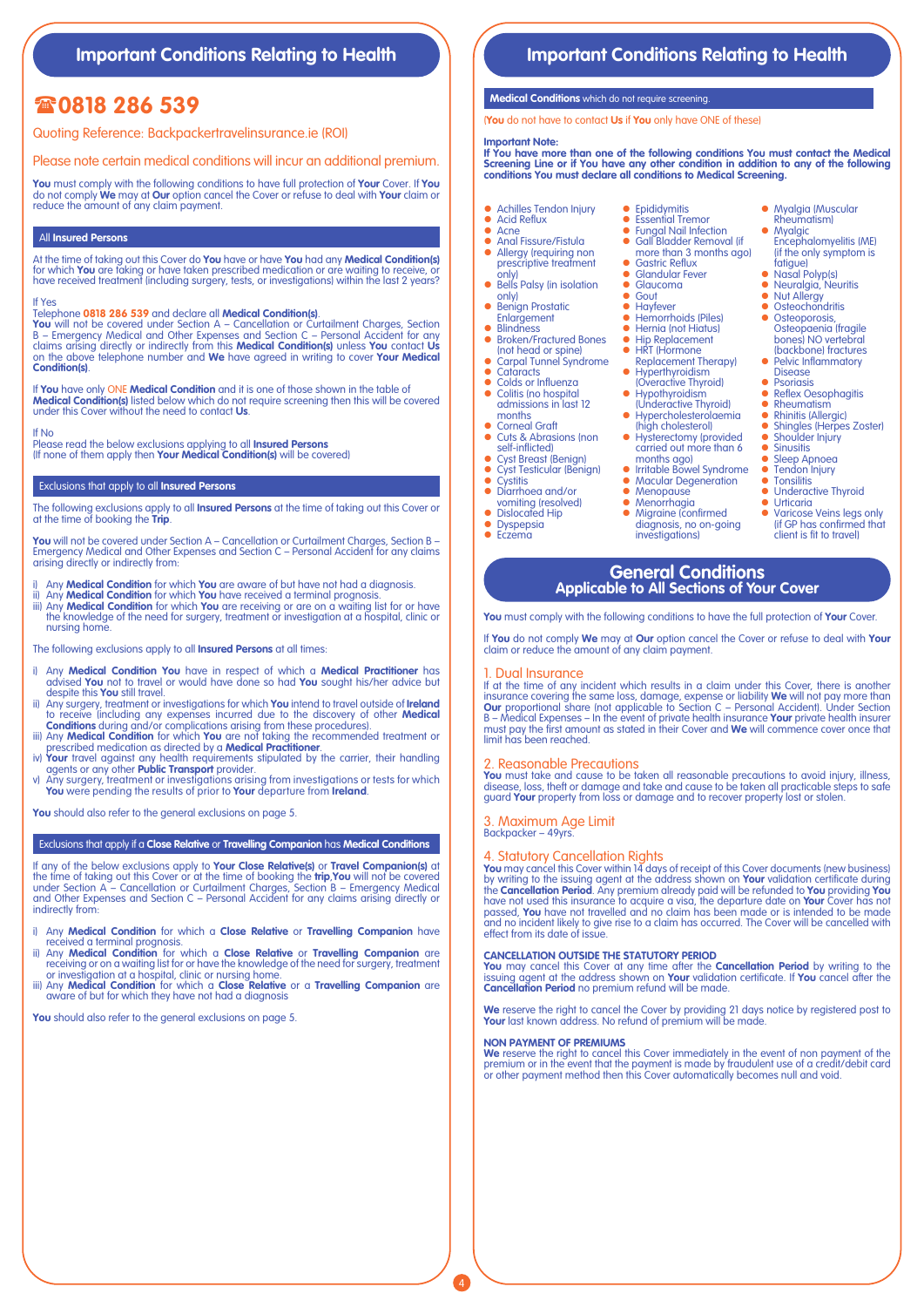## **General Exclusions Applicable to All Sections of Your Cover**

- We will not pay for claims arising directly or indirectly from:<br>1. War, invasion, acts of foreign enemies, hostillies or warlike operations (whether war be declared or not), civil war, rebellion, **Terrorism**, revolution,
- the beginning of any **Trip.**<br>2. Ionising radiation or contamination by radioactivity from any nuclear fuel or from any<br>2. Ionisian puclear waste, from combustion of nuclear fuel, the radioactive, toxic, explosive or other<br>
- 
- 3. Loss, destruction or damage directly occasioned by pressure waves caused by aircraft<br>and other aerial devices travelling at sonic or supersonic speeds.<br>4. The failure or fear of failure or inability of any equipment or
- 
- validation certificate and the appropriate additional premium has been paid.<br>6. The following **Winter Sports** activities even if Sections T1 T5 are shown as operative in the validation certificate: Off piste skiing or sn
- 
- 7. Your engagement in or practice of manual work including:<br>• hands-on involvement with the installation, assembly, maintenance or repair<br>of electrical, mechanical or hydraulic plant (other than in a purely managerial/<br>sup
	-
	-
- Grade 1.
- licensed passenger- carrying aircraft, the use of a motorised vehicle unless a full Irish or<br>**United Kingdom** driving licence is held permitting the use of such vehicles in **Ireland** or<br>the **United Kingdom**, professional e
- 9. **Your** participation in or practice of any sport or activity unless: a) Shown as covered without charge in the Grade 1 list on page 6 or
- 
- b) Shown as operative in **Your** validation certificate.<br>10.Any claim arising directly or indirectly from drug addiction, alcohol or solvent abuse<br>by **You** or by reason of **You** being under the influence of alcohol (where a Officer confirms that **Your** intoxication was significant to the claim occurring) or drug(s) (other than drugs taken in accordance with treatment prescribed and directed by a **Medical Practitioner**, but not for the treatment of drug addiction), **Your** wilfully, self-<br>inflicted injury or illness, suicide or attempted suicide, sexually transmitted diseases,<br>self-exposure to needless peril (except
- 11. Any circumstances **You** are aware of at the time of taking out this cover or at the time<br>of booking any **Trip** or any element of any **Trip** that could reasonably be expected to<br>give rise to a claim on this cover.
- 
- 12. **Your** own unlowful action or any criminal proceedings against **You**.<br>13. Any other loss, damage or additional expense following on from the event for which<br>**You** are claiming unless **We** provide cover under this insur
- authorised leave being cancelled due to operational reasons, as provided for under sub section 4. of Section A Cancellation or curtailment Charges.
- 
- 
- 15. Loss of enjoyment.<br>16. Costs which would have been payable if the event being the subject of a claim had not<br>16. Costs which would have been payable if the event being the subject of a claim had not<br>17. Consequential l
- 
- 19.**Your** travel to a country or specific area or event to which the Travel Advice Unit of the Department of Foreign Affairs\* or the World Health Organisation (WHO) or similar body has advised against all or all but essential travel unless this advice relates only to
- 
- **COVID.** In this instance, only claims relating to **COVID** will not be considered.<br>\* **Contact details are:** 80 Sf. Stephen's Green, Dublin 2.<br>Telephone: (01) 4780822 or refer to: www.dfa.ie/services/traveladvice<br>20. We wil any claims relating to any fear or threat of **COVID**. This general exclusion applies to<br>all sections of cover apart from; subsection 2 and 3 of Section A **- Cancellation** or<br>curtailment and Section B – Emergency Medical an a country or specific area or event for which the Travel Advice Unit of the Department of Foreign Affairs (DFA) https://www.dfa.ie/travel/travel-advice/ or the World Health Organisation (WHO) or similar body has advised against all or all but essential travel.

# **Claims Conditions**

**You** must comply with the following conditions to have the full protection of **Your** Cover.

If **You** do not comply **We** may at **Our** option cancel the Cover or refuse to deal with **Your** claim or reduce the amount of any claim payment.

When contacting the claims department, please have the following information to hand:

Ref: Blue Backpackertravelinsurance.ie ROI

- **•** Name of **Your** Cover and where it was purchased<br>• Cover number
- 
- Date insurance purchased<br>• Resort and country visited
- Value of claim<br>• Brief circumsta
- $\bullet$  Brief circumstances
- Travel dates<br>• Incident date

Failure to have the above information to hand may result in **Your** claim being delayed.

## 1. Claims

**MAPFRE Assistance Travel Claims** Ireland Assist House, 22-26 Prospect Hill, Galway. Tel: 091 560 638 or from outside **Ireland** +353 91 560 638

### **Legal Expenses Claims**

Arc Legal Assistance Ltd, The Gatehouse, Lodge Park, Lodge Lane, Colchester, CO4 5NE. Tel: 0344 770 9000

The notification must be made within 31 days or as soon as possible thereafter following any **Bodily Injury**, illness, disease, incident, event, redundancy or the discovery of any loss, theft or damage which may give rise to a claim under this Cover.

**You** must also inform **Us** if **You** are aware of any writ, summons or impending prosecution. Every communication relating to a claim must be sent to **Us** without delay.

**You** or anyone acting on **Your** behalf must not negotiate admit or repudiate any claim without **Our** written consent.

**We** may also pursue any claim to recover any amount due from a third party in the name of anyone claiming cover under this Cover.

**You** or **Your** legal representatives must supply at **Your** own expense all information,<br>evidence, details of household insurance and medical certificates as required by **Us. We**<br>reserve the right to require **You** to under expense. **We** may also request and will pay for a postmortem examination.

**You** must retain any property which is damaged, and, if requested, send it to **Us** at **Your** own expense. If **We** pay a claim for the full value of the property and it is subsequently<br>recovered or there is any salvage then it will become **Our** property. We may refuse to<br>reimburse **You** for any expenses for which

### **Subrogation**

**We** are entitled to take over and conduct in **Your** name the defence and settlement of any legal action. **We** may also take proceedings at **Our** own expense and for **Our** own benefit, but in **Your** name, to recover any payment **We** have made under this Cover to anyone else.

## 3. Fraud

**You** must not act in a fraudulent manner.

# If **You** or anyone acting for **You**: a) Make a claim under the Cover knowing the claim to be false or fraudulently

- exaggerated in any respect or
- b) Make a statement in support of a claim knowing the statement to be false in any respect or c) Submit a document in support of a claim knowing the document to be forged or false
- in any respect or
- d) Make a claim in respect of any loss or damage caused by **Your** wilful act or with **Your** connivance

### Then

a) **We** shall not pay the claim

- 
- b) **We** shall not pay any other claim which has been or will be made under this Cover<br>c) **We m**ay at **Ou**r option declare the Cover void<br>d) **We** shall be entitled to recover from **You** the amount of any claim already paid this Cover
- 
- e) **We** shall not make any return of premium f) **We** may inform the police of the circumstances.

● work in connection with a profession, business or trade for example: plumber,<br>electrician, lighting or sound technician, carpenter, painter/decorator or builder.<br>● working with wild animals of any kind.<br>● work of any ot

8. **Your** engagement in or practice of: flying except as a fare paying passenger in a fully-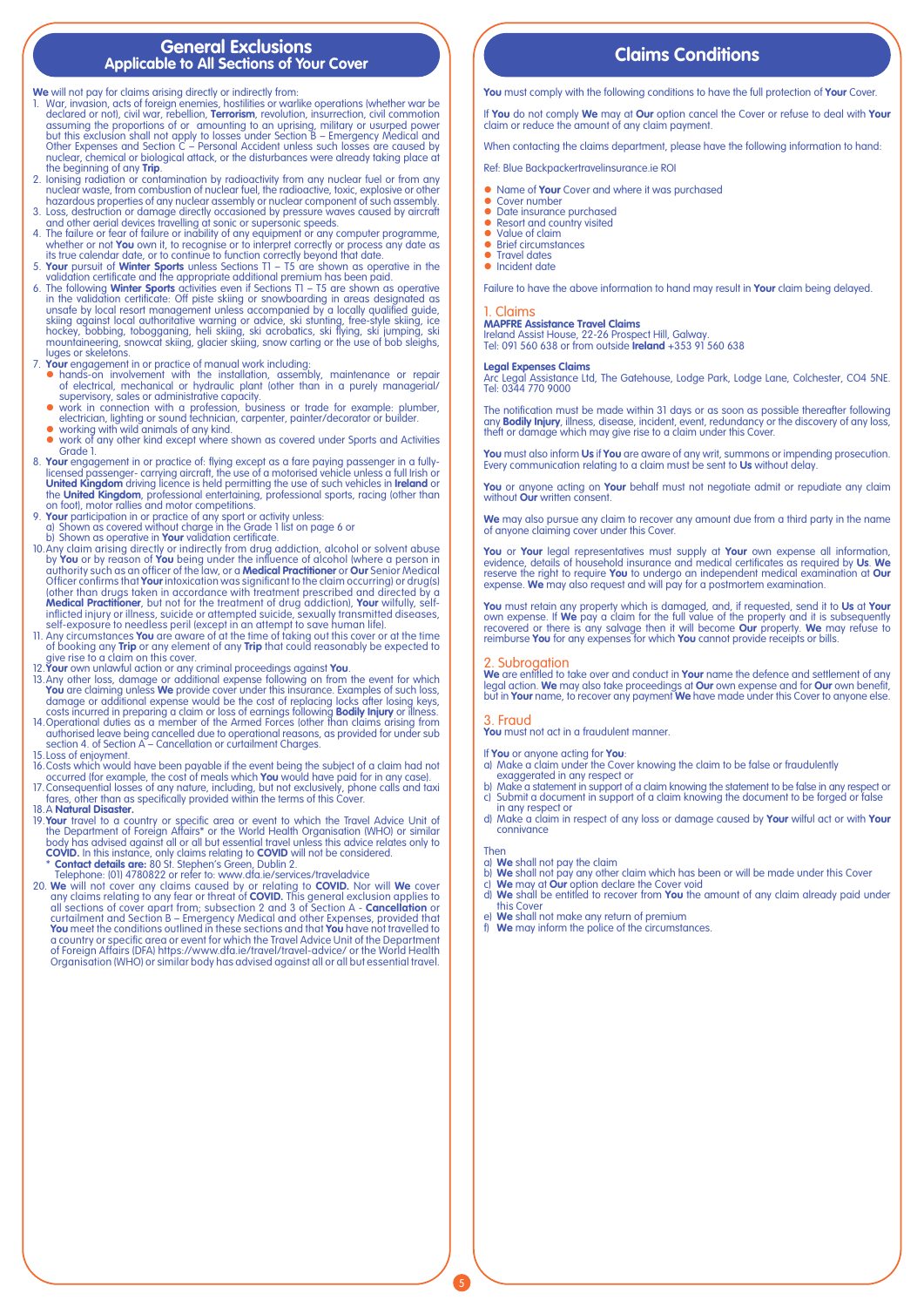# **Sports and Activities – Grade 1 (No Additional Charge)**

**You** are covered under Section B – Emergency Medical Expenses and Section C – Personal Accident sections for the following activities automatically, provided that the activity is on an **Incidental** basis **You** do not need to contact **Your** issuing agent.

- 
- Archery<br>• Badminton<br>• Baseball
- 
- Basketball<br>• Beach Gar z Beach Games
- Bungee Jump (1)<br>● Camel/Flenhant
- 
- z Camel/Elephant Riding + z Canoeing (Grades 1 to 3) Life jacket and helmet must be worn • Clay Pigeon Shooting +
- 
- Cricket z Cycling – helmet recommended (Mountain Biking / Cycle Touring – see
- Grade 2)<br>• Dinghy Sailing +
- Fell Walking
- Fencing  $\bullet$  Fishing
- z Flying as a fare paying passenger in a fully licensed passenger carrying aircraft z Football
- **GAA Football**
- **•** Golf
- 
- Hiking (under 2,000 metres altitude)<br>● Hockey
- z Hockey z Horse Riding (up to 7 days, no Polo, Hunting, Jumping) wearing a helmet • Ice Skating (Rink)
- Jet Boating +
- $\bullet$  Jet Ski-ing +
- Jogging<br>• Kavaking
- z Kayaking (Grades 1 to 3) Life jacket and helmet must be worn
- 
- Work (see definitions page 3)<br>● Marathon Running<br>● Motorcycling up to 125cc (with the<br>appropriate Irish motorcycle licence,<br>wearing a crash helmet, no racing) +<br>● Netball
- $\bullet$  Orienteering
- to Scuba diving scuba diving to the following depths. Provided You are diving under the direction of an accredited dive marshal, instructor or guide. Alternatively, if qualified, within the guidelines of the relevant div organization and not diving alone:
	- PADI Open Water 18 metres<br>● PADI Advanced Open Water –
	- PADI Advanced Open Water 30 metres\*<br>● BSAC Ocean Diver 20 metres<br>● BSAC Sports Diver 30 metres\*
	-
	- z BSAC Dive Leader 30 metres\*

**We** must agree with any equivalent qualification. If **You** do not hold a qualification, **We** will only cover **You** to dive to a depth of 18 metres.

**You** will not be covered under this Cover if **You** travel by air within 24 hours after participating in Scuba Diving.

- \* For the purposes of diving under Sports and Activities Grade 1.
- Please see paragraph 7. in the General exclusions applicable to all sections of **Your** Cover for details of manual work which cannot be covered under this Cover.
- Cover under Section F Personal Liability for those sports and activities marked with a + is excluded.

- Paintballing +<br>● Parascending/Parasailing (over water)<br>● Pony Trekking wearing a helmet<br>● Quad biking up to 50cc (wearing a<br>crash helmet, no racing) +
- 
- 
- Racquetball
- 
- z Rambling z River Canoeing (Up to Grade 3) Life jacket and helmet must be worn
- Roller Skating
- Roller Blading • Rounders
- Rowing
	- **•** Running sprint/ long distance<br>• Safari (**Irl/UK** organised)
	-
	-
	- z Sail Boarding z Sailing within territorial waters + z Scuba Diving\* down to 30 metres if qualified and not diving alone or
	- accompanied by a qualified instructor (see notes below)
	- Skate Boarding
	- Snorkelling Squash
	- Surfing (under 14 days)
	- **•** Tennis<br>• Tour Operator Safari
- **Track Events** 
	- Trekking (under 2,000 metres altitude)
	- Volleyball<br>• War Gam
	- $\bullet$  War Games + (with eye protection)
- Water Polo<br>• Water Skiing
- White Water Rafting (Grades 1 to 3) Life<br>| jacket and helmet must be worn<br>● Windsurfing
- 
- 
- Yachting (racing/crewing inside<br>territorial waters) +

**Sports and Activities – Grade 2 Subject to Additional Premium**

## 50% Loading to cover all activities or €30 per activity

**You** can be covered under Section B – Emergency Medical Expenses and Section C –<br>Personal Accident sections for the following activities provided that the activity is on an<br>**Incidental** basis (unless stated other-wise bel being paid and shown on the validation certificate.

## Medical Excess increased to €320 Personal Accident Sum insured reduced by 50% Personal Liability Cover is Excluded

- 
- 
- Boxing Training (no contact)<br>● Bungee Jump (up to 3 additional)<br>● Black Water Rafting (Grade 1 to 4) Life jacket and helmet must be worn<br>● Camel/Elephant Riding/Trekking (non
- **Incidental**) ● Cycle Touring / Cycling Holiday – helmet
- must be worn
- Go Karting wearing a crash helmet<br>● Horse Riding wearing a helmet (no<br>Polo, Hunting, Jumping)
- z Hot Air Ballooning organised pleasure rides only (non **Incidental**)
- $\bullet$  Hurling<br> $\bullet$  Jet Skiin
- 
- 
- **●** Jet Skiing (non **Incidental)**<br>
 Martial Arts (Training only)<br>
 Mountain Biking helmet must be worn<br>
 Parascending/Parasailing (over water,<br>
non **Incidental**)
- Rambling/Trekking between 2,001m and 4,200m z Safari (non **Irl/UK** organised)
- **•** Scuba Diving\* (non **Incidental**/ down to 50m if qualified and not diving alone or accompanied by a qualified instructor (see notes below)
- Sea Canoeing<br>• Sea Fishing Inc **•** Sea Fishing (non **Incidental**)
- **•** Surfing<br>• Tandem Skydive (up to 2 jumps max)
- Triathlon<br>● White Water Rafting (Grade 4) Life
- iacket and helmet must be worn<br>● Waterskiing/Wind- surfing/Snorkelling (non **Incidental**)

 z Rambling/Trekking between 4,201m and 6,000m (professionally organised **Trips** with experienced operators, maximum age 45 years)

 z Yachting (racing/ crewing) – outside territorial waters • Zip Lining/Trekking (safety harness must

● Kite Surfing<br>● Micro Lighting<br>● Parasailing/Parascending (over land,

● Rock Climbing (under 2,000m)<br>● Rock Scrambling (under 4,000m)

non **Incidental**)

- Scuba diving scuba diving to the following depths. Provided You are diving under the direction of an accredited dive marshal, instructor or guide. Alternatively, if qualified, within the guidelines of the relevant diving or training agency or organization and not diving alone:
	-
	- PADI Open Water 18 metres<br>● PADI Advanced Open Water 30 metres\*
	- BSAC Ocean Diver 20 metres<br>● BSAC Sports Diver 35 metres\*
	- $\bullet$  BSAC Dive Leader 50 metres

**We** must agree with any equivalent qualification. If **You** do not hold a qualification, **We** will only cover **You** to dive to a depth of 18 metres.

**You** will not be covered under this Cover if **You** travel by air within 24 hours after participating in Scuba Diving.

For the purposes of diving under Sports and Activities Grade 2.

# **Sports and Activities – Grade 3 Subject to Additional Premium**

## 100% Loading to cover all activities or €75 per activity

200% Loading to cover all activities or €112.50 per activity

Personal Accident Sum insured reduced by 50%

**You** can be covered under Section B – Emergency Medical Expenses and Section C – Personal Accident sections for the following activities provided that the activity is on an **Incidental** basis (unless stated other-wise bel

**Sports and Activities – Grade 4 Subject to Additional Premium**

**You** can be covered under Section B – Emergency Medical Expenses and Section C – Personal Accident sections for the following activities provided that the activity is on an **Incidental** basis (unless stated other-wise below) and subject to an additional premium being paid and shown on the validation certificate

> • Rugby • Sand Yachting<br>• Yachting Iracin

> > be worn)

## Medical Excess increased to €650 Personal Accident Sum insured reduced by 50% Personal Liability Cover is Excluded

 z Canoeing (Grade 4) – Life jacket and helmet must be worn

Kayaking (Grade 4) – Life jacket and helmet must be worn<br>• Motorcycling over 125cc (with the appropriate Irish motorcycle licence,<br>wearing a crash helmet, no racing)<br>• Paragliding

**•** Abseiling<br>• American Football

 $\bullet$  Gliding

Medical Excess increased to €650

Personal Liability Cover is Excluded

• High Diving under 5m (excluding cliff

 z Horse Jumping – wearing a helmet (no

• Canyoning<br>• Hang Gliding

Polo, Hunting)

diving)

6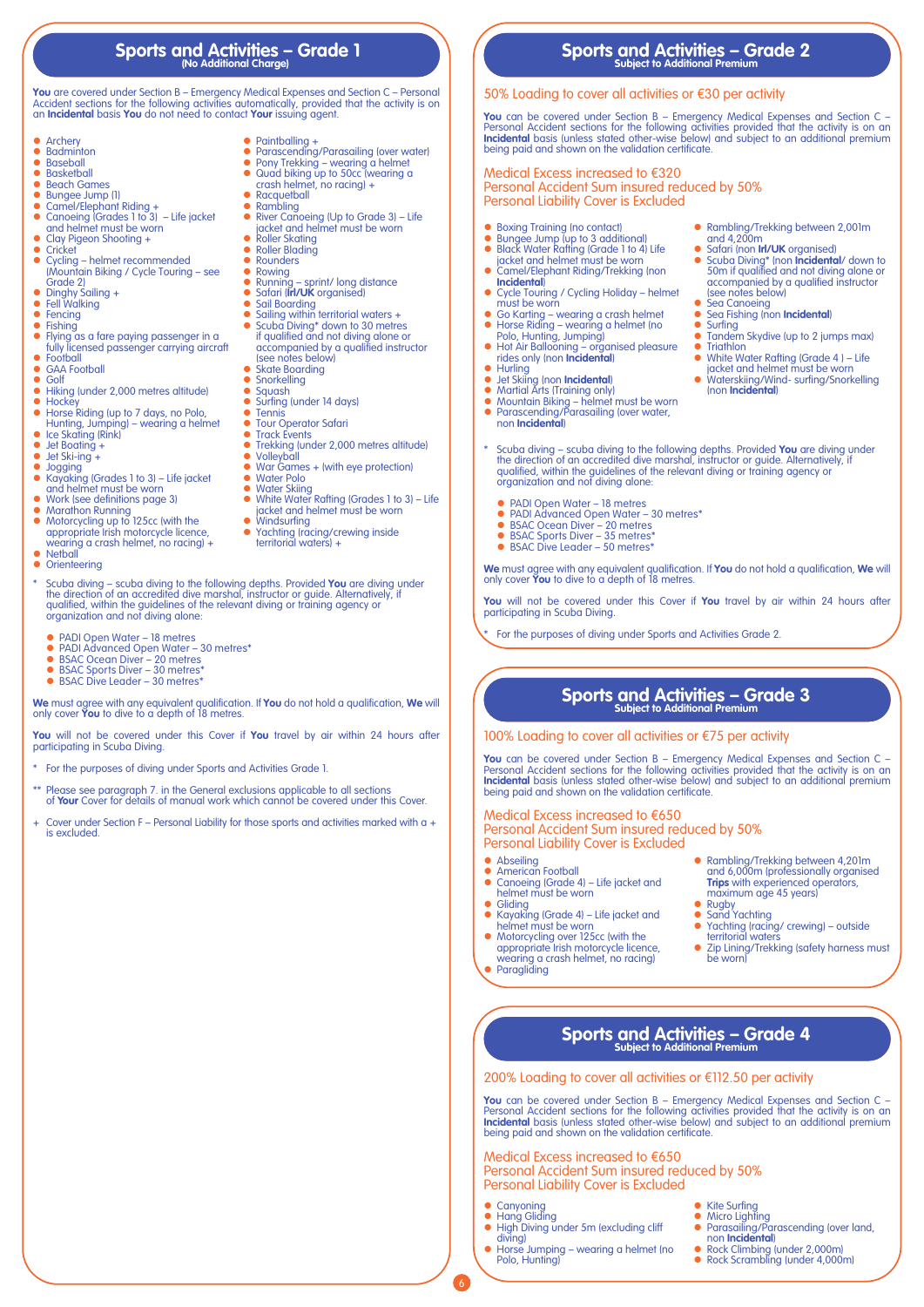# **Emergency and Medical Service <b>Insurance Insurance**

## Contact the MAPFRE Assistance Emergency Assistance Service on **+353 91 560 637**

## Ref: Backpackertravelinsurance.ie ROI Cover

In the event of **Your Bodily Injury** or Illness which may lead to in-patient hospital treatment<br>or incur expenses over €500 or before any arrangements are made to extend **Your Trip**<br>or before any arrangements are made for necessitating Your early return to Your Home area You must contact the Emergency<br>Assistance Service. The service is available to You and operates 24 hours a day, 365 days a<br>year for advice, assistance, making arrangements immediate emergency treatment **You** must contact the Emergency Assistance Service as soon as possible.

Private medical treatment is not covered unless authorised specifically by the Emergency Assistance Service.

## Medical Assistance Abroad

The Emergency Assistance Service has the medical expertise, contacts and facilities to help<br>should **You** be injured in an accident or fall ill. The Emergency Assistance Service will also<br>arrange transport to **Your Home** ar

### Repatriation of Patients

If, in the opinion of **Our** Medical Adviser, it would be preferable to repatriate a patient<br>to **treland, W**e will organise the repatriation. If **You** do not comply with this decision **We**<br>reserve the right to withdraw cove

# **The decision on the method of repatriation will be at the discretion of Our Senior Medical Officer subject to consultation with the doctor in attendance.**

Remember that in the case of patients requiring repatriation, the attending doctor must<br>provide a certificate confirming that the patient is fit to travel, since without this the airline<br>company operators reserve the right

Payment for Medical Treatment Abroad If **You** are admitted to a hospital/clinic while abroad, the Emergency Assistance Service will arrange for medical expenses covered by this Cover to be paid direct to the hospital/clinic. To take advantage of this benefit someone must contact the Emergency Assistance Service for **You** as soon as possible.

**Reciprocal Health Agreements**<br>If **You** are an Irish resident **You** are entitled to health care through the public system in<br>countries of the European union (EU), European Economic Area (EEA) and Switzerland if **You** become ill or injured while on a temporary stay there.

If You are travelling to another EU /EEA country or Switzerland, We strongly recommend<br>You apply for and obtain a European Health Insurance Card for yourself and/or family<br>and make sure that any medical treatment is provid Service agree otherwise. If **You** are admitted to a private clinic **You** may be transferred to a public hospital as soon as the transfer can be arranged safely..

If **You** are currently a VHI, Irish Life and Laya Healthcare member **You** must notify the relevant private medical insurance assistance company at the time of claiming as per contact details below.

## VHI Assistance: Tel +353 1 448 2444

VHI Assistance USA & Canada: Tel 1800 364 9022 Laya Healthcare Assistance: Tel +353 21 422 2204 Irish Life: Tel +353 1 481 7840

### Australia

If **You** require medical treatment in Australia **You** must enrol with a local MEDICARE office. **You** do not need to enrol on arrival but **You** must do this after the first occasion **You** receive treatment.

In-patient and out-patient treatment at a public hospital is then available free of charge.<br>Details of how to enrol and the free treatment available can be obtained by the Australian<br>Embassy in **Ireland** by contacting 01 6

If **You** are visiting Australia on a Student Visa **You** are not covered by MEDICARE. Alternatively please call the Emergency Assistance Service for guidance.

If **You** are admitted to hospital contact must be made with the Emergency Assistance Service as soon as possible and their authority obtained in respect of any treatment NOT available under MEDICARE.

# **Insurance**

# **Section A: Cancellation, Curtailment Or Rearrangement Charges**

## What is Covered

**We** will pay **You**, up to the amount shown in the **Cover Schedule** for: a) **Your Irrecoverable** unused travel and accommodation costs and other pre-paid charges (including sports, concert and entertainment tickets) which **You** have paid<br>or are contracted to pay if Cancellation of the **Trip** is necessary and unavoidable as a<br>result of any of the following events occurring a

- or<br>**b) Your** reasonable additional travel expenses and loss of **Irrecoverable** unused accommodation costs and other unused pre-paid charges (including sports, concert<br>and entertainment tickets) which You have paid or are contracted to pay if Your Trip<br>is **Curtailed** as a result of any of the following event
	-
	- a) **You**
	-
	- b) **Your Travelling Companion** c) any person with whom **You** have arranged to reside temporarily d) **Your Close Relative**
	-

- e) **Your Close Business Associate**
- 2. **You, Your Travelling Companion** or any person with whom **You** have arranged to stay with during **Your Trip** receiving a **COVID** diagnosis within 14 days of the start of the **Trip** or in the case of being admitted to hospital with a **COVID** diagnosis within 28 days of the start of the **Trip.**
- 
- 3. Your Close Relative or Close Business Associate being admitted to hospital with a COVID diagnosis at the time of the Trip and/or the death of Your Close Relative or Close Business Associate due to COVID at the time of are suffering from **Complications of Pregnancy and Childbirth**. If You will be more than 32 weeks pregnant (or 24 weeks if You know You are having more than start of, or during, Your Trip and You still choose to travel, Yo
- 
- 
- 6. Redundancy (which qualifies for payment under the current lrish redundancy payment<br>legislation and at the time of booking the **Trip** there was no reason to believe anyone<br>would be made redundant) of You or Your Travell
- 

- Special Conditions Relating to Claims. 1. **You** must obtain a medical certificate from a **Medical Practitioner** abroad and prior approval of the Emergency Assistance Service to confirm the necessity to return **Home** prior to **Curtailment** of the **Trip** due to death, **Bodily Injury**, illness or **Complications of Pregnancy and Childbirth.**.<br> **Pregnancy and Childbirth.**<br> **Pregnancy and Childbirth.**
- 
- 2. If You fail to notify the travel agent, tour operator or provider of transport/accommodation, at the time it is found necessary to cancel the **Trip**, the amount We will pay will be limited 3. All claims relating to canc
- 
- 

- What is Not Covered 1. Under point 2 or 3 of 'What is Covered', **You** will not be covered for any claim event
- occurring within 14 days of the date You purchased this insurance or the time of<br>booking any **Trip**, whichever is the later, except where the insurance is purchased<br>within 48 hours of booking the **Trip**.<br>2. There will be n
- 
- 
- 4. The cost of recoverable airport charges and levies.<br>5. Any claims arising directly or indirectly from:<br>a) Redundancy caused by or resulting from misconduct leading to dismissal or<br>from resignation or voluntary redundanc redundancy was given prior to the date this insurance is affected by **You** or the time of booking any **Trip**.
	- b) Circumstances known to You prior to the date this insurance is effected by You or the<br>time of booking any Trip which could reasonably have been expected to give rise to<br>cancellation or Curtailment of the Trip.<br>c) Any cl
	-
- 6. Claims arising directly or indirectly as a result of **Your** failure to comply with the Important<br>conditions relating to health on page 4.<br>7. Accommodation costs paid for using any Timeshare, Holiday Property Bond or oth
- 
- 
- 
- 8. Travel tickets paid for using any mileage or supermarket reward scheme for example Air Miles.<br>9. **Your** failure to obtain the required passport or visa.<br>10. **Your** disinclination to travel for any reason.<br>11. Any claim

**YOU SHOULD ALWAYS CONTACT THE EMERGENCY ASSISTANCE SERVICE BEFORE CURTAILMENT.**

# **Section B: Emergency Medical and Other Expenses**

What is Covered **We** will cover **You** under this Cover up to the amount shown on **Your Cover Schedule** per **Insured Person** who suffers a sudden and unforeseen **Bodily Injury** or **Illness** or<br>dies during a Trip. We will cover the following costs necessarily and reasonably incurred<br>abroad as a result of You becoming ill, sus the **Period Of Insurance**:

- 1. Emergency medical, surgical, hospital, ambulance and nursing fees and charges incurred: a) outside **Ireland** or the **United Kingdom** or
- b) within the Channel Islands.<br>2. Emergency dental treatment for the immediate relief of pain (to natural teeth only) up to<br>a) outside **Ireland** or the **United Kingdom** or<br>a) outside **Ireland** or the **United Kingdom** or
	-
- b) within the Channel Islands. 3. In the event of **Your** death:

7

a) outside **Ireland** or the **United Kingdom** the reasonable additional cost of funeral expenses abroad up to a maximum of €7,000 plus the reasonable cost of conveying **Your** ashes to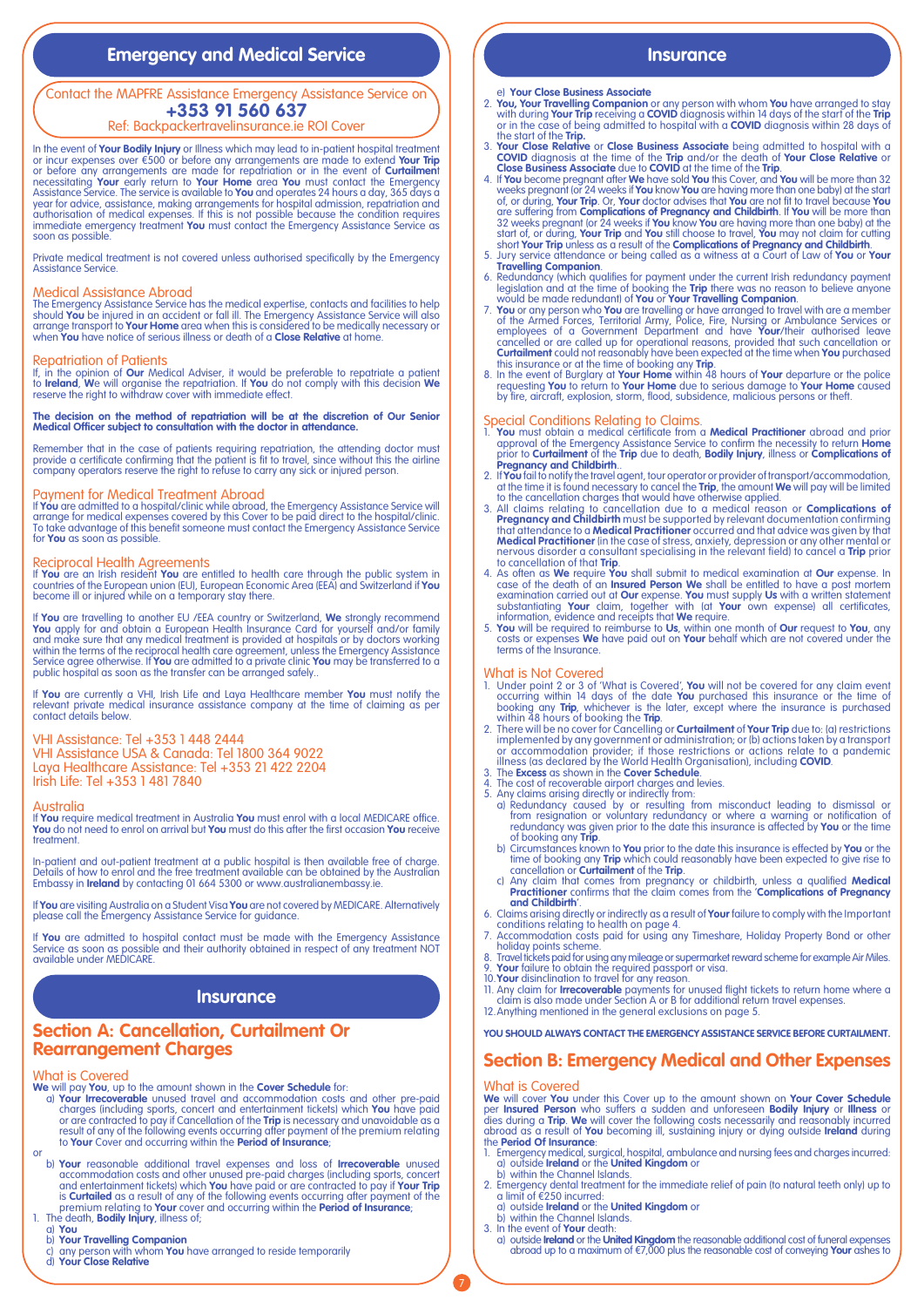- **Your Home**, or the additional costs of returning **Your** remains to **Your Home**. b) within **Ireland** or the **United Kingdom** the reasonable additional cost of returning
- **Your body to Your Home.**<br>4. Reasonable additional transport (economy class) or accommodation expenses<br>incurred, up to the standard of **Your** original booking, if it is medically necessary for **You**<br>to stay beyond **Your** s expenses for a friend, **Travelling Companion** or **Close Relative** to remain with You or<br>travel to You from **Ireland o**r the **United Kingdom** or escort You and additional travel<br>expenses to return You to Your Home if You ar
- additional transport (economy class) or accommodation expenses incurred, up to the standard of **Your** original booking if **You** must extend **Your** stay up to the amounts of €2,000.
- 6. With the prior authorisation of the Emergency Assistance Service, the additional costs incurred in the use of air transport or other suitable means, including qualified attendants, to repatriate You to Your Home if it i

- Special Conditions Relating to Claims<br>
1. You must give notice immediately to the Emergency Assistance Service of any **Bodily**<br>
1. You must give notice immediately to the Emergency Assistance Service of any **Bodily**<br>
1. Wo
- 
- 
- safely to **Ireland** or the **United Kingdom** to continue treatment.<br>
2. **You** must claim against **Your** private health insurer first for any inpatient medical<br>
expenses abroad up to **Your** Cover limit.<br>
4. As often as **We**
- substantiating **Your** claim, together with (at **Your** own expense) all certificates, information, evidence and receipts that **We** require.<br>5. **You** will be required to reimburse to **Us**, within one month of **Our** request t

# What is Not Covered<br>1. The **Excess** as shown in<br>2. Any claims arising direct

- 1. The **Excess** as shown in the **Cover Schedule**. 2. Any claims arising directly or indirectly in respect of: a) Costs of telephone calls other than:
- - i) Calls to the Emergency Assistance Service notifying and dealing with the problem<br>for which **You** are able to provide receipts or other reasonable evidence to show<br>the cost of the calls and the numbers **You** telephoned
	- ii) Any costs incurred by **You** when **You** receive calls on **Your** mobile telephone from<br>the Emergency Assistance Service for which **You** are able to provide receipts or<br>other reasonable evidence to show the cost of the ca
	-
	- admission, discharge, attendance for outpatient treatment or appointments or for<br>collection of medication prescribed by the hospital.<br>Che cost of treatment or surgery, including exploratory tests, which are not directly<br>re hospital.
	- d) Any expenses which are not usual, reasonable or customary to treat **Your Bodily Injury** or illness. e) Any form of treatment or surgery which in the opinion of the **Medical Practitioner** in
	-
	- offendance and the Emergency Assistance Service can be delayed reasonably until<br>**Your** return to **Ireland** or the **United Kingdom.**<br>f) Expenses incurred in obtaining or replacing medication, which at the time of<br>departure **Kingdom**.
	- g) Additional costs arising from single or private room accommodation.
	- h) Treatment or services provided by a health spa, convalescent or nursing home or any<br>rehabilitation centre unless agreed by the Emergency Assistance Service.<br>i) Any expenses incurred after You have returned to **Ireland**
	-
	-
- when in the opinion of the Emergency Assistance Service it is safe to do so.<br>Pany claim that comes from pregnancy or childbirth, unless a qualified **Medical ()**<br>Practitioner confirms that the claim comes from the '**Complic and Childbirth**'.
- 3. Claims arising directly or indirectly as a result of **Your** failure to comply with the Important<br>conditions relating to health on page 4.<br>Any amount recoverable under any National or Private Health Insurance Scheme,<br>Rec
- E111) or any other source.
- 5. Anything mentioned in the general exclusions on page 5.

# **Section C: Personal Accident**

## What is Covered

**We** will pay **You**, the amount shown in the **Cover Schedule**, if **You** sustain **Bodily Injury**<br>which shall solely and independently of any other cause, result within two years in **Your**<br>Death, **Loss of Limb, Loss of Sight** 

Special Conditions Relating to Claims 1. **Our Medical Practitioner** may examine **You** as often as they deem necessary in the event of a claim.

Provisions<br>1. Benefit is not payable to You:

- 1. Benefit is not payable to **You**: a) Under more than one of items shown in the **Cover Schedule**. b) Under **Permanent Total Disablement**, until one year after the date **You** sustain
- **Bodily Injury** c) Under **Permanent Total Disablement**, if **You** are able or may be able to carry out any
- relevant employment or relevant occupation. 2. The death benefit payment will be paid into the deceased's estate.
- 

## **Insurance Insurance**

### What is Not Covered

- 1. Claims arising directly or indirectly as a result of **Your** failure to comply with the Important conditions relating to health on page 4. 2. **Your** disablement caused by mental or psychological trauma not involving **Your Bodily**
- **Injury**. 3. Disease or any physical defect, infirmity or Illness which existed prior to the commencement
- 
- of the **Trip**. 4. Anything mentioned in the general exclusions on page 5.

# **Section D: Baggage and Passport**

- What is Covered 1. **We** will pay **You** up to the amount shown in the **Cover Schedule** for the accidental loss of, theft of or damage to **Baggage**. The amount payable will be the value at today's<br>prices less a deduction for wear tear and depreciation, (or **We** may at **Our** option<br>replace, reinstate or repair the lost or damaged **Ba**
- for any **Single Hem**, and in total for **Valuables** is as shown in the **Cover Schedule**.<br>2. We will also pay You up to the amounts shown in the **Cover Schedule** for:<br>2. We will also pay You up to the amounts shown in the **C** 
	-

Duty to Take Care<br>You must take proper and due care of Your property including examination of Your<br>luggage on arrival at Your destination. In the event of loss or damage, You must take<br>all reasonable steps to safeguard and

- 
- Special Conditions Relating to Claims<br>
1. You must report to the local Police in the country where the incident occurred within 24<br>
1. You must report of the local Police in the country where the incident occurred within 2
- 
- 
- 
- 4. If **You** are claiming for damaged or destroyed goods **You** must produce an estimate of repair from a reputable dealer confirming the estimated cost of repair (salvage to be retained until claim completed).

## What is Not Covered

- 1. The **Excess** as shown in the **Cover Schedule** (except claims under subsection 2. a) above).<br>2. Loss, theft of or damage to **Valuables** or Y**our** passport left Unattended at any time<br>including in a vehicle or in the cust
- safety deposit box. 3. Loss, theft of or damage to **Baggage** left **Unattended** at any time or contained in or stolen from an **Unattended** vehicle:
	- a) anytime between 9pm and 8am local time) or
- b) at any time between 8am and 9pm (local time) unless it is in the locked boot which is separate from the passenger compartment for those vehicles with a boot, or for
- those vehicles without a separate boot locked in the vehicle and covered from view<br>and evidence of forcible and violent entry to the vehicle confirmed by a police report.<br>4. Loss or damage due to delay, confiscation or det mobile telephones or telecommunications equipment of any kind, deeds, manuscripts,<br>securities, perishable goods, surfboards/sailboards, bicycles, marine equipment or craft<br>or any related equipment or fittings of any kind,
- 6. Loss or damage due to cracking, scratching, breakage of or damage to china, glass (other than glass in watch faces, cameras, binoculars or telescopes), porcelain or other brittle or fragile articles unless caused by fire, theft, or accident to the aircraft, sea vessel, train or vehicle in which they are being carried.
- 7. Claims arising from damage caused by leakage of powder or liquid carried within<br>personal effects or **Baggage.**<br>8. Claims arising for **Personal Money and Travel documents**.<br>9. Loss or damage due to breakage of sports equ
- 
- 
- 
- 11. Loss or damage caused by wear and tear, depreciation, deterioration, atmospheric or climatic conditions, moth, vermin, any process of cleaning repairing or restoring, mechanical or electrical breakdown.
- 12. Cover for permanent loss of **Baggage** for which **You** have received full compensation<br>from someone else. Any partial compensation from another source will be deducted<br>from the final amount payable under this section.<br>1
- 

# **Section E: Personal Money and Travel Documents**

8

What is Covered **We** will pay **You**, up to the amount shown in the **Cover Schedule**, for the accidental loss of, theft of or damage to **Personal Money and Travel Documents** (including driving licence).

- Special Conditions Relating to Claims<br>1. You must report to the local Police in the country where the incident occurred within 24<br>hours of discovery or as soon as possible after that and obtain a written report of the<br>loss
- Representatives report is not sufficient.<br>2. Receipts for items lost, stolen or damaged should be retained, including foreign currency.<br>exchange receipts showing the amount, as these will help **You** to substantiate **Your**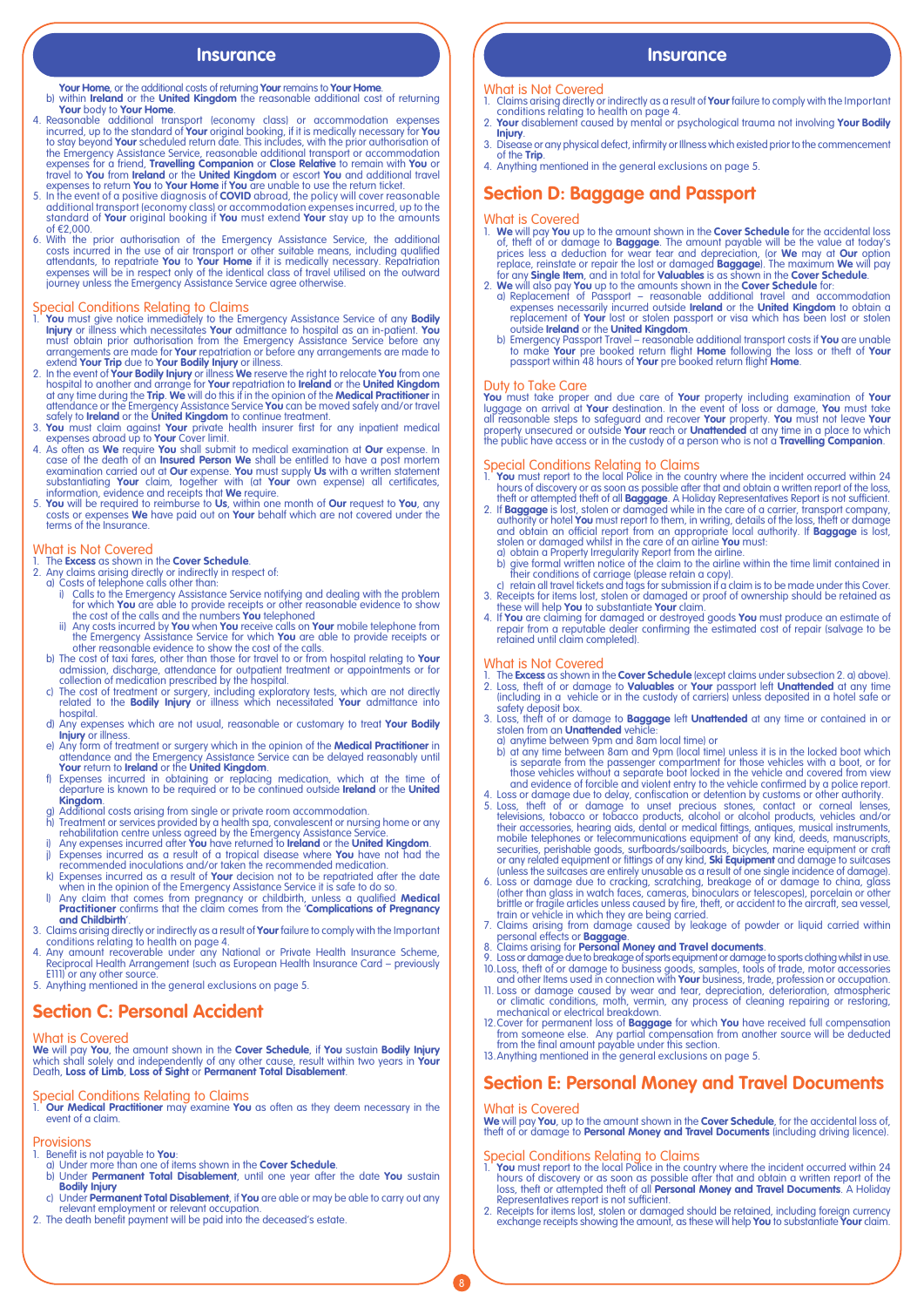## **Insurance Insurance Insurance**

## What is Not Covered

- 
- 1. The **Excess** as shown in the **Cover Schedule**.<br>2. Loss, theft of or damage to **Personal Money and Travel Documents** left **Unattended** at<br>any time (including in a vehicle or in the custody of carriers) unless deposited i safe or safety deposit box.
- 3. Loss, theft of or damage to travellers' cheques if **You** have not complied with the issuers conditions or where the issuer provides a replacement service.
- 4. Loss or damage due to delay, confiscation or detention by customs or other authority. 5. Loss or damage due to depreciation in value, variations in exchange rates or shortages due to error or omission.
- 6. Anything mentioned in the general exclusions on page 5.

# **Section F: Personal Liability**

## What is Covered

On condition no other insurance is in place, **We** will pay **You** up to the amount shown<br>in the **Cover Schedule**, (inclusive of legal costs and expenses) against any amount Y**ou**<br>become legally liable to pay as compensation

- 
- any one event or source of original cause in respect of accidental:<br>
1. **Bodily injury** death illness or disease to any person who is not a **Cose Relative**, or member of **Your** household or **Travelling Companion**.<br>
2. Loss

- Special Conditions Relating to Claims 1. **You** must give **Us** written notice as soon as possible of any incident, which may give rise to a claim.
- 2. **You** must forward every letter, writ, summons and process to **Us** as soon as **You** receive it. 3. **You** must not admit any liability or pay, offer to pay, promise to pay or negotiate any
- claim without **Our** written consent. 4. **We** will be entitled if **We** so desire to take over and conduct in **Your** name the defence of any claims for indemnity or damages or otherwise against any third party. **We** shall have full discretion in the conduct of any negotiation or proceedings or in the settlement of any claim
- and **You** shall give **Us** all necessary information and assistance which **We** may require. 5. In the event of **Your** death, **Your** legal representative(s) will have the protection of this cover provided that such representative(s) comply(ies) with the terms and conditions outlined in this Cover handbook.

- What is Not Covered 1. The **Excess** as shown in the **Cover Schedule**.
- 
- 
- 2. Compensation or legal costs arising directly or indirectly from:<br>
a) Liability would have been assumed by You under agreement<br>
have attached in the absence of such agreement.<br>
b) Pursuit of any business, trade, professi
- d) The transmission of any communicable disease or virus.<br>
e) Ownership or occupation of land or buildings (other than occupation only of any<br>
temporary holiday accommodation where We will not pay for the **Excess** as outli
- 
- 
- 4. Wilful or malicious acts of the **Insured Person**.<br>5. Liability or material damage for which indemnity is provided under any other insurance.<br>6. Anything mentioned in the general exclusions on page 5.
- 

# **Section G: Missed Departure**

## What is Covered

**We** will pay **You** up to the amount shown in the **Cover Schedule** for reasonable additional accommodation (room only) and travel expenses necessarily incurred in reaching **Your**

- overseas destination or returning to **Ireland** if: 1. **You** fail to arrive at the **International Departure Point** in time to board the **Public Transport** on which **You** are booked to travel on **Your** outward journey from **Ireland** or the **UK**; or
- 2. You fail to arrive at the **International Departure Point** in time to board the **Public<br>Transport** on which You are booked to travel on the final part of Your return journey to<br>**Ireland** or the UK, including missing an o
- 3. **You** fail to arrive into **Ireland** in time to board **Your** onward connecting flight on which **You** are booked to travel as a result of a delay.

Cover is only provided as a direct result of one of the following events:

- 
- 
- 1. the failure of other scheduled **Public Transport** or<br>2. an accident to or breakdown of the vehicle which **You** are travelling or<br>3. an accident or breakdown occurring ahead of **You** on a motorway or dual carriage way<br>3.

4. **Strike or Industrial Action** or adverse weather conditions.<br>**You** may claim only under Section O1 – Delayed Departure or Section G – Missed<br>Departure for the same event, not both.

- Special Conditions Relating to Claims 1. In the event of a claim arising from any delay occurring on a motorway or dual carriage way **You** must obtain written confirmation from the Police or emergency breakdown
- services of the location, reason for and duration of the delay.<br>2. **You** must allow sufficient time for the scheduled **Public Transport** or other transport to<br>arrive on schedule and to deliver **You** to the departure point.

- What is Not Covered<br>
1. The Excess as shown in the Cover Schedule.<br>
2. Claims arising directly or indirectly from:<br>
2. Claims arising directly or indirectly from:<br>
2. Claims arising directly or all but essential travel, to
	-
	-

- 
- d) Withdrawal from service (temporary or otherwise) of an aircraft or sea vessel on<br>the recommendation of the Irish Aviation Authority or a Port Authority or any such<br>regulatory body in a country to/from which **You** are tr
- 4. Anything mentioned in the general exclusions on page 5.

# **Section H: Student Loans**

Cover under this Section does not apply to a **Trip** in **Ireland**.

What is Covered<br>We will pay the Insured or the Insured's estate up to the amount shown in the Cover<br>Schedule in respect of an outstanding loan in the Insured's name through a regulated<br>Schedule in respect of an outstanding occupations. No benefits shall be paid for more than one loss suffered.

Special Conditions Relating to Claims 1. **Our Medical Practitioner** may examine the **Insured** as often as **We** deem necessary in the event of a claim.

## **Provisions**

- 1. Benefit is not payable to the **Insured**: a) Under **Permanent Total Disablement** until one year after the date the **Insured**
- sustain **Bodily Injury**. b) Under **Permanent Total Disablement**, if the **Insured** is able or may be able to carry out any gainful employment or gainful occupation. 2. The death benefit payment will be paid into the deceased's estate.
- 

## B. Exclusions (General Exclusions apply as well)

- We will not pay:<br>1. The **Excess** as shown in the Cover Schedule.<br>2. Claims arising directly or indirectly as a result of the Insured's failure to comply with the<br>2. important conditions relating to health as shown on page
- 
- 3. Anything mentioned in the general exclusions on page 5. Cover under this Section does not apply to a **Trip** in **Ireland**.
- 

# **Section I: Loss Of Earnings** Cover under this Section does not apply to a **Trip** in **Ireland**.

### What is Covered

**We** will pay the Insured up to the amount shown in the **Cover Schedule** in respect of loss<br>of earnings resulting from the **Insured** being hospitalised as an inpatient due to unforeseen<br>**Bodily Injury** or illness whilst ov the **Insured's Trip** resulting in the **Insured** being unable to attend the **Insured's** place of work.

- Special Conditions applying to this Section 1. The **Insured** must provide an official medical report confirming the duration and reason the **Insured** was unable to work. 2. The **Insured** must provide written evidence from the **Insured's** employer confirming the
- duration and reason for the **Insured's** absence from the **Insured's** place of work. 3. The **Insured** must give notice immediately to **Us** of any **Bodily Injury** or illness which
- necessitates the **Insured's** admittance to hospital as an inpatient.

## What is Not Covered

- 
- 1. The **Excess** as shown in the **Cover Schedule**.<br>2. Loss of salary which can be recovered from another source.<br>3. Claims arising directly or indirectly as a result of the **Insured's** failure to comply with the<br>1. Claims a
- 
- 

# **Section J: Programme Participation Costs** Cover under this Section does not apply to a **Trip** in **Ireland**.

### What is Covered

**We** will pay the **Insured** up to the amount shown in the **Cover Schedule** in respect of:

- 1. The **Insured's** costs of participation in the **Insured's** work programme, if during a period of 28 days commencing on the **Insured's departure from Ireland** the **Insured** needs to **Curtail** their **Trip** due to the death
	- a) The **Insured**;
	- b) The **Insured's Travelling Companion;** c) The **Insured's Close Relative** resident in **Ireland;**
	-
- d) The **Insured's Close Business Associate** resident in **Ireland;**<br>2. The **Insured's cost** of participation in the JJ/work programme, if during a period of 28 days commencing on the **Insured's** departure from **Ireland** the

- Special Conditions applying to this Section 1. The **Insured** must provide a medical report of from a General **Medical Practitioner** to confirm that the **Insured** was unable to participate in their travel and **Work** programme. 2. The **Insured** must obtain authorisation from **Us** before they **Curtail** their **Trip**.
- What is not Covered

9

- 
- 
- 1. The **Excess** as shown in the **Cover Schedule**;<br>
2. The cost of the **Insured's** flight home should their original flight ticket allow them to<br>
return to **Ireland at the required time**;<br>
3. Claims arising directly from th
-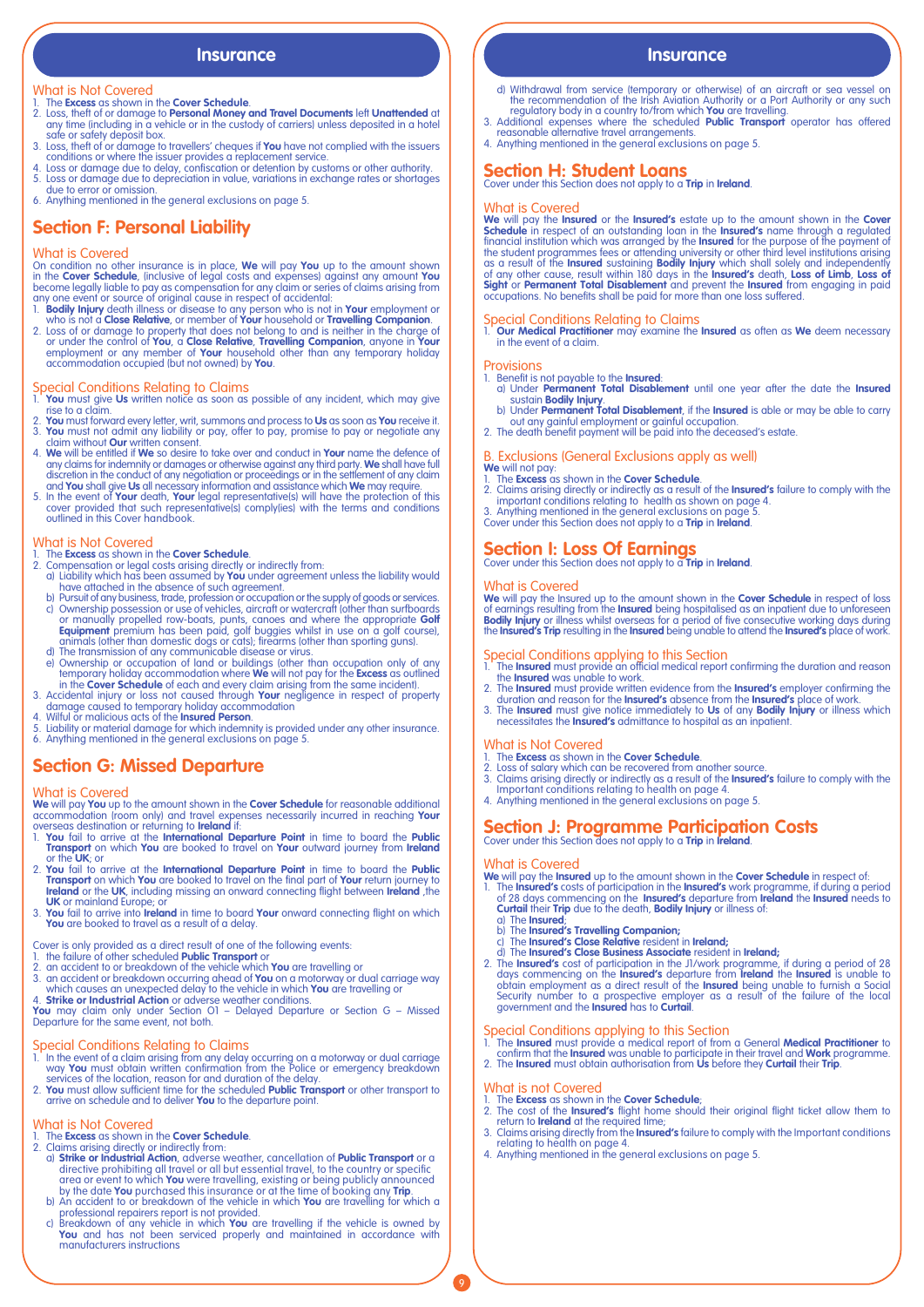# **Section K: Resumption Of Journey** Cover under this Section does not apply to a **Trip** in **Ireland**.

## What is Covered

We will pay the **Insured** up to the amount shown in **Cover Schedule** for the cost of the flights which take the **Insured** back to the destination where the **Insured's** original **Trip** conseded and resume the **Insured's** o

- 
- 

- Special Conditions applying to this Section 1. The **Insured** must recommence the **Insured's Trip** within 21 days of the **Insured's** return to **Ireland**. 2. The **Insured's** transportation to recommence the **Insured's Trip** must be authorised by **Us**.
- Please Note

# If the Insured or the Insured's Travelling Companion return Home because of illness or<br>Bodily Injury to the Insured, the Insured's Travelling Companion or Close Relative, there

is no cover for that illness or **Bodily Injury** or related **Medical Condition**, once the **Insured**  recommences the **Insured's Trip** under any section of this insurance Cover.

- What is not Covered<br>1. The Excess as shown in the Cover Schedule
- 1. The **Excess** as shown in the **Cover Schedule.**<br>2. Claims arising directly or indirectly as a result of the **Insured's** failure to comply with the<br>important conditions relating to the **Insured's** health shown on page 4.<br>
- **Section L: Inter Rail Tickets**

Cover under this Section does not apply to a **Trip** in **Ireland**.

### What is Covered

**We** will pay the **Insured**, up to the amount shown in the **Cover Schedule**, for the accidental loss of, or theft of the **Insured's** Inter Rail Tickets.

- Special Conditions applying to this Section<br>1. The Insured may claim under Section L Loss/Stolen Inter Rail Tickets or Section E –<br>• Personal Money and Travel Documents for the same event, not both.<br>2. The Insured must r
- within 24 hours of discovery or as soon as possible after that and obtain a written report of the loss, theft or attempted theft of all Inter Rail Tickets. A **Trip** Representatives report is not sufficient.
- 3. Receipts for items lost, stolen or damaged or proof of ownership should be retained as<br>these will help the **Insured** to substantiate the **Insured's** claim.<br>4. Please retain all travel tickets and tags for submission if
- this Cover.

- What is Not Covered<br>1. The Excess as shown in the Cover Schedule.
- 1. The **Excess** as shown in the **Cover Schedule**.<br>
2. Loss of or their of inter Rail Tickets left **Unattended** at any time (including in a vehicle or in<br>
the custody of carriers) unless deposited in a hotel safe or safety
- 
- 

## **Section M: Government Travel Advice** Cover under this Section does not apply to a **Trip** in **Ireland**.

**We** will pay The **Insured** up to the amount shown in the **Cover Schedule** for any cancellation

- fees incurred in respect of:<br>
1. Pre-paid travel and accommodation costs and/or
- 1. Pre-paid travel and accommodation costs and/or<br>2. School or University fees paid to colleges abroad which the **Insured** has paid, if the<br>**Insured** has to cancel the **Insured's Trip** after the **Insured's** Cover has been original destination.

Special Conditions applying to this Section 1. The **Insured** must provide evidence of the government notice and issue date of this notice by the government.

- What is Not Covered<br>1. There will be no cover for cancelling or **Curtailment** of **Your Trip** due to: (a) restrictions<br>implemented by any government or administration; or (b) actions taken by a transport<br>or accommodation pr (COVID-19) or severe acute respiratory syndrome coronavirus (SARSCOV-2) or any mutation or variation of these.
- 
- 2. The **Excess** as shown in the **Cover Schedule**.<br>3. Fees incurred by the **Insured** if the airline or other carrier makes alternative arrangements<br>to accommodate the **Insured** or re-arrange flights.<br>4. Fees incurred by the
- 
- 
- stopover for less than 30 days.<br>5. The cost of recoverable airport charges and levies.<br>6. Travel tickets paid for using any airline mileage reward scheme, for example Air Miles.<br>7. Accommodation costs paid for using any Ti
- points scheme. 8. Claims arising directly or indirectly from a government notice existing or being publicly announced by the date the **Insured** purchased this insurance or at the time of booking
- any **Trip**. 9. Any costs incurred by the **Insured** which are recoverable from the providers of the accommodation (or their administrators) or for which the **Insured** receives or are
- expected to receive compensation or reimbursement. 10.Any costs incurred by the **Insured** which are recoverable from the **Public Transport** operator or for which the **Insured** receives or are expected to receive compensation,<br>damages, refund of tickets, meals, refeshments, accommodation, transfers,<br>communication facilities or other assistance.
- 11. Any accommodation costs, charges and expenses where the **Public Transport** operator<br>has offered reasonable alternative travel arrangements.<br>12.Anything mentioned in the general exclusions on page 5.
- 

# **Insurance Insurance**

# **Section N: Tropical Disease Screening & Treatment** Cover under this Section does not apply to a **Trip** in **Ireland**.

**We** will pay the **Insured** up to the amount shown in the **Cover Schedule** for medical expenses necessarily incurred in undergoing tropical medical screening and treatment at<br>a Tropical Medical Bureau centre, or other registered centre specialising in screening for<br>**Tropical Diseases** approved by **Us**, upon

- 
- suspected **Tropical Disease;** or<br>2. receipt of a referral of a Qualified **Medical Practitioner** in **Ireland** as a direct result of<br>suspecting that the I**nsured** has contracted a **Tropical Disease** occurring outside **Irelan** during the **Period of Insurance.**

Special Conditions applying to this Section<br>The Insured must have obtained the necessary vaccinations prior to travel in line with<br>standard internationally accepted recommendations such as those provided by the Centre<br>for

- What is Not Covered<br>1. Medical expenses incurred for treatment or surgery for which **Our** medical advisers<br>2. Medical expension the appropriate **Medical Practitioner** at the Tropical Medical Bureau or other<br>registered cent
- agreed treatment with the Tropical Medical Bureau or other registered centre approved by **Us.**

# **Section O1/O2: Delayed Departure/Holiday Abandonment**

## What is Covered

If departure of the scheduled **Public Transport** on which **You** are booked to travel is

- delayed at the final departure point from or to **Ireland** or the **United Kingdom** for: i) at least 12 hours from the scheduled time of departure in respect of subsection O1 Delayed Departure (see below) due to: or ii) at least 24 hours from the scheduled time of departure in respect of subsection O2 –
	- Holiday Abandonment (see below) due to: a) **Strike or Industrial Action** or
		-
	- b) adverse weather conditions or c) mechanical breakdown of or a technical fault occurring in the scheduled **Public Transport** on which **You** are booked to travel.

## **We** will pay **You**:

- O1. Delayed Departure The amount shown in the **Cover Schedule** for the first completed 12 hours delay and an additional amount for each full 12 hours delay
- thereafter up to the maximum amount shown in the **Cover Schedule**<br>O2. Holiday Abandonment Up to the amount shown in the **Cover Schedule** for any<br>Irrecoverable unused travel and accommodation costs and other pre-paid char

**You** may claim only under Section O1 – Delayed Departure or Section G – Missed Departure for the same event, not both.

- 
- Special Conditions Relating to Claims<br>1. You must check in according to the itinerary supplied to You.<br>2. You must obtain confirmation from the carriers (or their handling agents) in writing of the<br>2. You must comply with
- of transport.
- 4. In the case of a claim under sub section O2 Holiday Abandonment You must provide Your<br>booking confirmation together with written details from Your travel agent, tour operator or<br>provider of transport/accommodation of

- What is Not Covered<br>1. The Excess as shown in the Cover Schedule. 1. The **Excess** as shown in the **Cover Schedule**. 2. Claims arising directly or indirectly from:
- d) **Strike or Industrial Action**, adverse weather, cancellation of **Public Transport** or a directive prohibiting all travel or all but essential travel, to the country or specific area or event to which **You** were travelli
	-
- 
- 
- Air Miles. 5. Accommodation costs paid for using any Timeshare, Holiday Property Bond or other
- holiday points scheme. 6. Anything mentioned in the general exclusions on page 5.

# **Section Q: Credit Card Fraud**

What is Covered<br>We will pay You up to the amount shown in the Cover Schedule for losses suffered solely<br>as a result of any credit or cash card for which You are responsible, being stolen or lost<br>and/or fraudulently used ou

- What is Not Covered<br>
1. The Excess as shown in the Cover Schedule.<br>
2. Claims where You can or could have recovered
- 
- 
- 1. The **Excess** as shown in the **Cover Schedule**.<br>2. Claims where **You** can or could have recovered **Your** losses from any other source.<br>3. Claims where the card's reporting of loss procedures have not been followed.<br>4. An
- 
- 7. Anything mentioned in the general exclusions on page 5.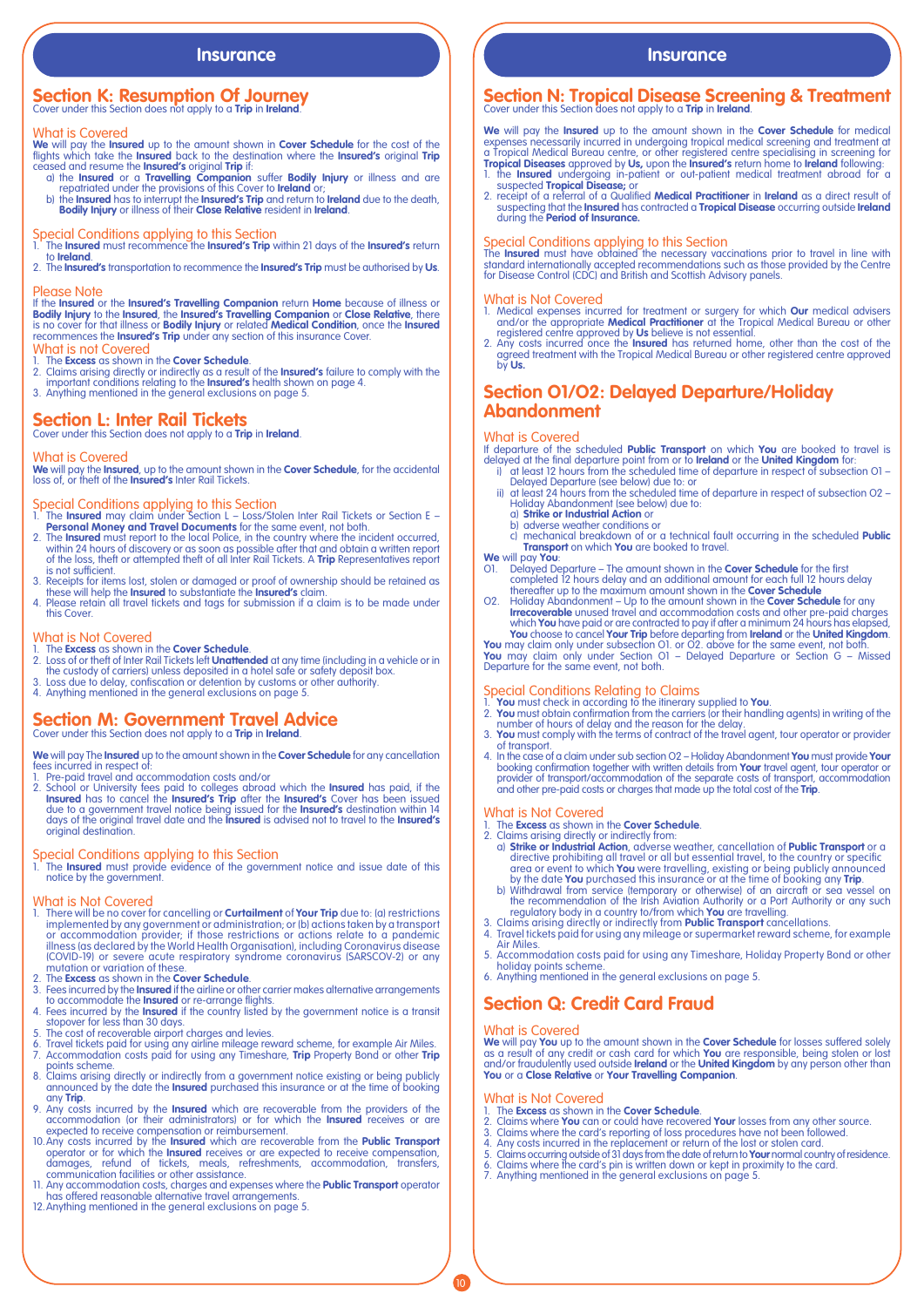# **Section R: Overseas Legal Expenses and Assistance**

## What is Covered

We will pay up to the amount shown in the Cover Schedule for legal costs to pursue a<br>civil action for compensation if someone else causes You Bodily Injury, illness or death.<br>Where there are two or more Insured Person(s) i the **Cover Schedule**.

- Special Conditions Relating to Claims<br>1. We shall have complete control over the legal case through agents We nominate, by<br>2. You must follow Our chicic on Your behalf with the expertise to pursue Your claim.<br>2. You must f
- 
- 
- 
- 3. You must advise Us of any offers of settlement made by the negligent third party and<br>You must not accept any such offer without Our consent.<br>4. We will decide the point at which Your legal case cannot usefully be pursue belong to the **Us.**

# What is Not Covered

- 1. The **Excess** as shown in the **Cover Schedule**. 2. Any claim where in the **Our** opinion there is insufficient prospect of success in obtaining
- reasonable compensation.<br>
2. Legal costs and expenses incurred in pursuit of any claim against a travel agent, tour<br>
operator, carrier, **Us**, the Emergency Assistance Service or their agents, Blue Insurance Ltd,<br>
someone
- 
- anticipated amount of compensation.<br>6. Any claim where legal costs and expenses are based directly or indirectly on the amount<br>of compensation awarded on the condition that **Your** action is successful (for example
- a Contingency Fee Agreement). 7. Legal costs and expenses incurred in any claim which is capable of being pursued under a Conditional Fee Agreement.
- 
- 8. Legal costs and expenses incurred if an action is brought in more than one country.<br>9. Any claim where in th**e Our** opinion the estimated amount of compensation payment is<br>less than €1,000 for each **Insured Person**.<br>10
- compensation. 11. Costs of any Appeal.
- 
- 
- 
- 12. Claims occurring within **Ireland** or the **United Kingdom**.<br>13. Claims by **You** other than in **Your** private capacity.<br>14. Costs or expenses incurred without prior authorisation from **Us**.<br>15. Anything mentioned in the

**Sections T1 – T5: Winter Sports** (Only operative if indicated in the validation certificate and the appropriate additional premium has been paid).

COVER IN RESPECT OF SECTIONS T1-T5 ONLY OPERATES:<br>for a period not exceeding 93 days in total in each **period of insurance**, if<br>the appropriate **winter sport**s extension has been chosen and the appropriate<br>additional premi

**Section T1: Ski Equipment** (Only operative if indicated in the validation certificate and the appropriate additional premium has been paid).

## What is Covered

We will pay You, up to the amount shown in the Cover Schedule, for the accidental loss of, theft of or damage to Your own Ski Equipment, or for hired Ski Equipment. The amount payable will be the value at today's prices le

| Age of Item       |        | <b>Amount Payable</b> |
|-------------------|--------|-----------------------|
| Up to 1 year old  |        | 90% of purchase price |
| Up to 2 years old | $\sim$ | 70% of purchase price |
| Up to 3 years old | $\sim$ | 50% of purchase price |
| Up to 4 years old | ÷      | 30% of purchase price |
| Up to 5 years old | ÷      | 20% of purchase price |
| Over 5 years old  |        | No payment            |

The maximum **We** will pay for any **Single Item** calculated from the table above or shown in the **Cover Schedule**, whichever is the less.

- Special Conditions Relating to Claims<br>
1. You must report to the local Police in the country where the incident occurred within 24<br>
house of discovery or as soon as possible after that and obtain a written report of the<br>
l
- 
- 
- whilst in the care of an airline **You** must:<br>a) obtain a Property Irregularity Report from the airline.<br>b) give formal written notice of the claim to the airline within the time limit contained in
- 
- their conditions of carriage (please retain a copy).<br>
c) retain all travel tickets and tags for submission if a claim is to be made under this Cover.<br>
4. Receipts for items lost, stolen or damaged or proof of ownership sho

# What is Not Covered

- 
- 1. The **Excess** as shown in the **Cover Schedule**. 2. Loss, theft of or damage to **Ski Equipment** left **Unattended** at any time or contained in or stolen from an **Unattended** vehicle:
	- a) anytime between 9pm and 8am (local time) or

# **Insurance Insurance Insurance Insurance**

- b) at any time between 8am and 9pm (local time) unless it is in the locked boot which<br>is separate from the passenger compartment for those vehicles with a boot, or for<br>those vehicles without a separate boot locked in the v
- and evidence of forcible and violent entry to the vehicle confirmed by a police report.<br>
3. Loss or damage due to delay, confiscation or detention by customs or other authority.<br>
4. Loss or damage caused by wear and tear,
- 
- 
- 

**Section T2: Ski Equipment Hire**<br>(Only operative if indicated in the validation certificate and the appropriate additional premium has been paid).

What is Covered **We** will pay **You**, up to the amount shown in the **Cover Schedule**, for the reasonable cost of hiring replacement **Ski Equipment** as a result of the accidental loss of, theft of or damage to or temporary loss in transit for more than 12 hours of **Your** own **Ski Equipment**.

- 
- 
- Special Conditions Relating to Claims<br>1. You must report to the local Police in the country where the incident occurred within 24<br>hours of discovery or as soon as possible after that and obtain a written report of the<br>loss
	-
- a) obtain a Property Irregularity Report from the airline.<br>
b) give formal written notice of the claim to the airline within the time limit contained in<br>
their conditions of carriage (please retain a copy).<br>
c) retain all

- What is Not Covered 1. Loss, theft of or damage to **Ski Equipment** left **Unattended** at any time or contained in or stolen from an **Unattended** vehicle:
	-
- a) anytime between 9pm and 8am (local time) or<br>b) at any time between 8am and 9pm (local time) unless it is in the locked boot which<br>is separate from the passenger compartment for those vehicles with a boot, or for<br>it is s
- 
- 3. Loss or damage caused by wear and tear, depreciation, deterioration, atmospheric or climatic conditions, moth, vermin, any process of cleaning repairing or restoring, mechanical or electrical breakdown.
- 4. Anything mentioned in the general exclusions on page 5.

**Section T3: Ski Pack** (Only operative if indicated in the validation certificate and the appropriate additional premium has been paid).

# What is Covered

- 
- We will pay You, up to the amount shown in the Cover Schedule:<br>
a) For the unused portion of Your ski pack (ski school fees, lift passes and hired Ski<br>
Equipment) following Your Bodily Injury or illness.<br>
by For the unused

- Special Conditions Relating to Claims 1. **You** must provide written confirmation from a **Medical Practitioner** that such **Bodily Injury** or illness prevented **You** from using **Your** ski pack.
- 2. **You** must report to an appropriate authority within 24 hours of discovery or as soon as possible after that and obtain a written report of the loss or theft of **Your** ski pass.

## What is Not Covered

1. Anything mentioned in the general exclusions on page 5.

**Section T4: Piste Closure**<br>(Only operative if indicated in the validation certificate and the appropriate additional premium has been paid).

## What is Covered

**We** will pay **You**, up to the amount shown in the **Cover Schedule**, for the cost of transport organised by the tour operator to an alternative site if due to lack of snow conditions results in the closure of skiing facilities (excluding cross-country skiing) in **Your** resort and

- it is not possible to ski. The cover only applies:<br>a) To the resort which **You** have pre-booked for a period exceeding 12 hours and for<br>so long as such conditions prevail at the resort, but not exceeding the pre-booked
- period of **Your Trip** and b) To **Trips** taken outside **Ireland** or the **United Kingdom** during the published ski season for **Your** resort.

Special Conditions Relating to Claims 1. **You** must obtain written confirmation from the resort management of the piste conditions, confirming the closure of facilities and the dates applicable.

## What is Not Covered

 $\mathbf 0$ 

- Any circumstances where transport costs, compensation or alternative skiing facilities are provided to You.
- are provided to **You**. 2. Anything mentioned in the general exclusions on page 5.